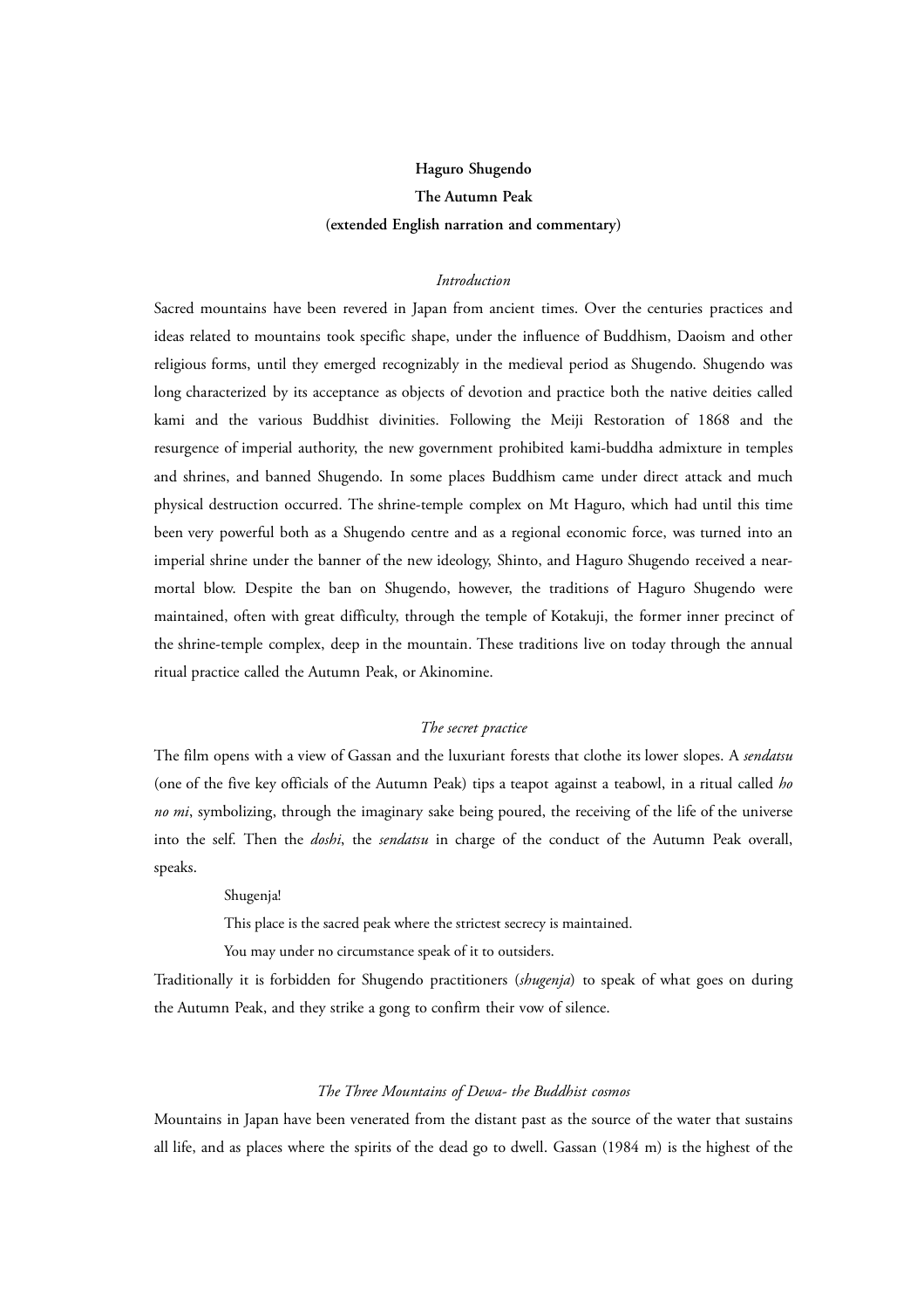Three Mountains of Dewa (Dewa Sanzan), which run from north to south through the centre of Yamagata Prefecture. Gassan is considered to be a manifestation or avatar of the Buddha Amida, or Amitabha, whose radiant compassion brings all those who ask to rebirth in his Pure Land, Sukhavati. The second mountain is Mt **Yudono** (1504 m), actually a spur of Gassan. It is the innermost sanctuary of the Three Mountains and regarded as the Pure Land of the cosmic Buddha Dainichi, (Mahavairochana). The third mountain is Mt Haguro (419 m). Its presiding deity is the bodhisattva Kannon, or Avalokiteshvara. People pray to Kannon for peace and tranquillity in this life.

# *Entry into the Mountain I*

On August 24 each year people arrive from all over the country at the temple of Shozennin, in the pilgrimage centre of Toge, at the foot of Mt Haguro. They are here to take part in the Autumn Peak, a mountain-entry ritual which still retains strong associations with its medieval origins. Men and women of all ages and occupations are making their preparations inside Shozennin. In everyday life they are company workers, civil servants, retired people, farmers, tradespeople, academics…

> I'm retired. Coming here is something to take with me to the next world. I could go any time. (First-time participant)

> This is the twentieth year I've taken part. I'm ordinarily a salaried worker, and I work hard. I don't want to be criticised for being a yamabushi. (A long time participant)

> Knowing that I'll be back each year is a real pleasure. I couldn't come if I wasn't in good health, though (An older man)

Women were not allowed to take part in the Autumn Peak until 1947. Since then their numbers have been increasing. This year (2003) there are 105 participants, and twenty-three are taking part for the first time. People put on the distinctive clothes of Haguro Shugendo. One of the newcomers is being shown how to wear the *tokin*, the small black round cap worn high on the forehead.

> You're not a Buddha yet, so turn it so the inverted piece is to the top. You put it on this way at the end, when we come back down the mountain.

This is actually my first time, so I hope you will help me.

My work involves acupuncture and eastern medicine. I've come here because I want to strengthen my own power.

The *oi*, or portable altar, is carried into the mountain with the shugenja. It embodies a variety of symbolic meanings during the Autumn Peak. It represents a coffin during the first ritual, called Oikaragaki, or "Decorating the Portable Altar," which is actually considered a funeral ceremony for the shugenja Within the curtained-off area, a ritual is taking place transferring the spirits of the shugenja into the *oi*. The *Heart Sutra* is recited to the sound of the conch shell and the rasp of the thick wooden prayer beads that shugenja use. Mountains have long been thought of as places where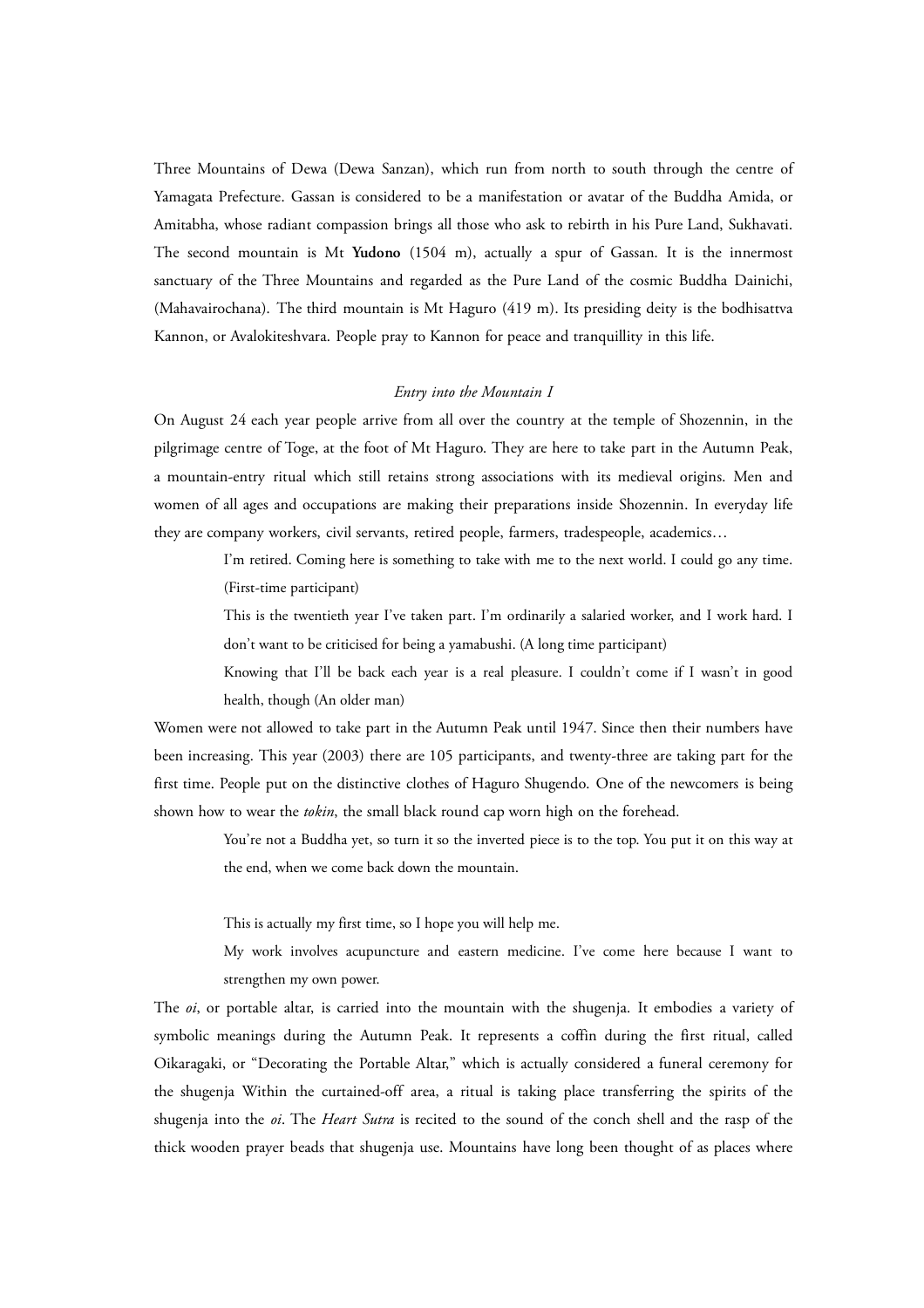the spirits of the dead dwell. This is why the shugenja have to die before setting foot in the realm beyond death that is the mountain. Dying in order to cast off their polluted physical form, they seek rebirth by going into the mountains. The lion mark on the shugenja's surcoat symbolizes Monju, the bodhisattva of enlightened wisdom, whose vehicle is a lion. It embodies the shugenja's aspiration to attain enlightenment through his practice. At the end of the service, the curtain is taken down. At this stage, the spirits of the shugenja are said to be lodged in the *oi*. A celebratory meal then follows, as the shugenja, now dead, celebrate their journey into death.

The presiding figure of the Autumn Peak is called the Sho-Daisendatsu. He is the head priest of Shozennin, Shimazu Kokai. In addition there are five other officials called *sendatsu* who are the ritual and symbolic centre of the Autumn Peak. The senior of these is called the Tobu Daisendatsu. Next in seniority is the Doshi, whose surcoat is purple-checked. He instructs participants in all aspects of ritual practice. Then there is the Kogi no Sendatsu, wearing green, who performs ritual functions concerning wood ("kogi"), and the Aka no Sendatsu, wearing red, who is in charge of everything to do with water ("aka" from Sanskrit *argha*). Finally there is the Kari no Sendatsu, in brown, who acts as guide to sacred places in the mountains ("kari" implies finding a path through the mountains). ["I'll do my best to do my job."] And with the first rituals of the Autumn Peak, a funeral ceremony and a feast, completed, night falls over Shozennin.

### *Entry into the Mountain II*

In Toge on August 25, shugenja make last preparations before journeying in procession to Kotakuji, in the depths of Mt Haguro. They eat their last meal for the next three days. The Tobu Daisendatsu wraps a sheet of white paper folded into the shape of a sword over his leggings. This is identical to what is placed on the head of a dead person for the funeral. It symbolizes the separation of death from life, and in addition is a representation of the sword of Fudo Myoo, a divinity closely associated with Shugendo. The white robes that both he and the Sho-Daisendatsu wear are identical to those worn by the dead. The last item of clothing to be put on is the *yuigesa*, a kind of surplice made distinctive by six white tufts, symbolizing the six perfections. It represents a folded-up version of the long robe that priests wear around their shoulder. Just as a priest's robe signals his sacred function, shugenja wear the *yuigesa* when they train in the mountains.

In the early afternoon, shugenja cross to the Koganedo, opposite Shozennin, in what is likened both to a funeral procession and a wedding march. In a short time a ritual will take place which symbolizes conception, the formation of new life. Shugenja recite the *Sanjo Shakujo*.

With a pure mind I venerate the Three Jewels;

Showing forth a pure mind, I venerate the Three Jewels.

The Tobu Daisendatsu wears a floppy hat decorated with white paper strips, called the *ayaigasa*, and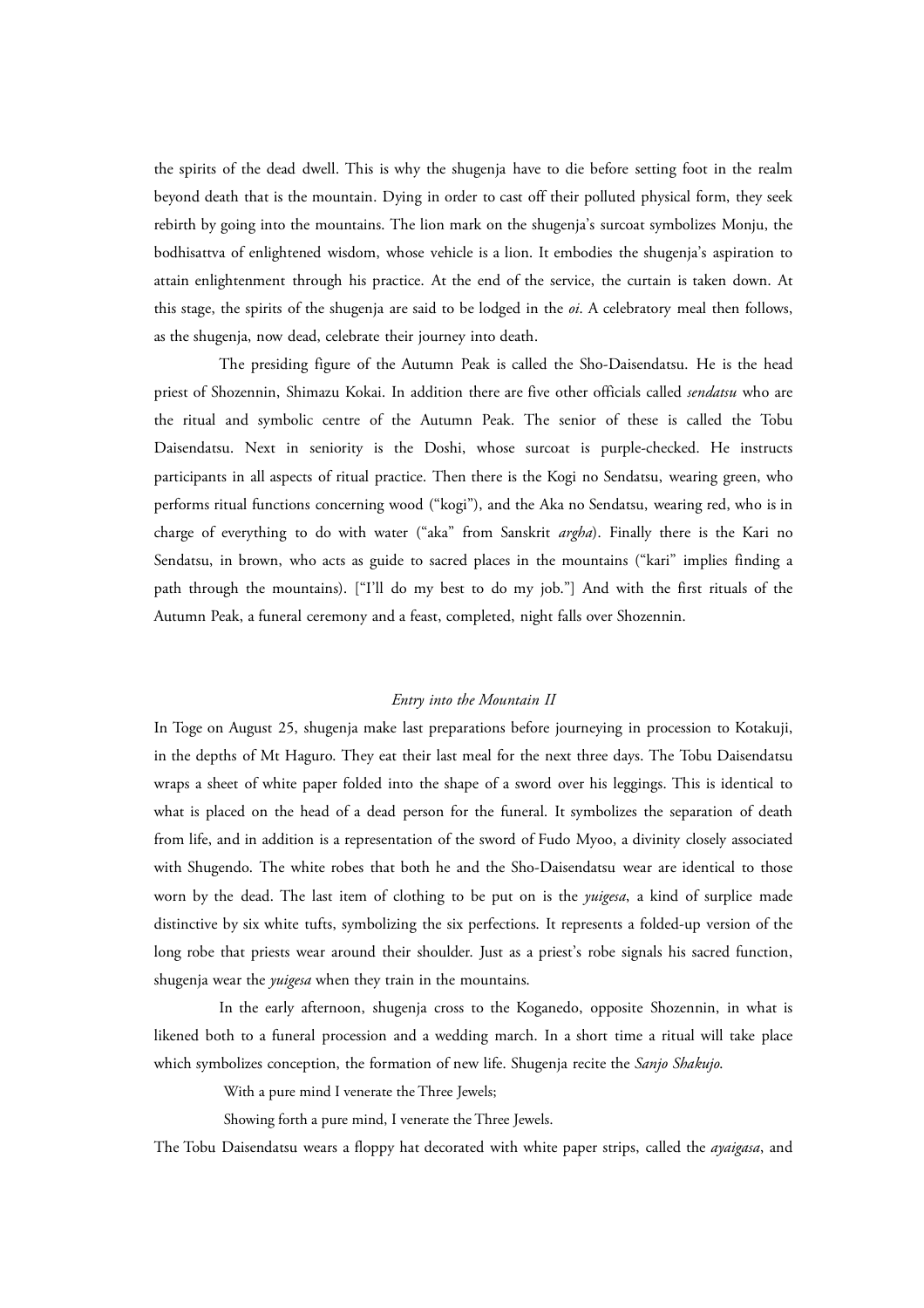carries the *oi* on his back. Through the ritual that he is about to perform, the *oi* changes from being a "coffin," where the spirits of the dead are lodged, to a "womb." This ritual is a sacred marriage, which follows the mythical example of the deities Izanagi and Izanami, who are venerated in the Koganedo. The Tobu Daisendatsu takes up the *bonten*, a long pole topped with strips of white paper. It represents the male organ, and is also a cosmic symbol. When the bonten is thrown up the steps of the Koganedo, sexual intercourse is considered to have taken place. As a result, life is conceived and lodged within the womb of the *oi*. In this way, the spirits of the dead have gained rebirth.

## *Entry into the mountain III*

Just after the procession leaves Koganedo, a ceremony called Matsu no rei, marking the formal beginning of the Autumn Peak, is held. It underscores the determination of the shugenja to complete the practice successfully. The Sho-Daisendatsu passes down the announcement to each of the sendatsu, who in turn pass it on to the shugenja.

"Tobu daisendatsu, we are now going into the mountain!"

"Uketamau, uketa, uketamau" (It is understood.)

"Kogi no sendatsu, we are now going into the mountain!"

"Uketamau, uketa, uktamau."

"Aka no sendatsu, we are now going into the mountain!"

"Uketamau, uketa, uktamau."

"Shugenja, we are now going into the mountain!"

"Uketamau, uketa, uktamau."

Before continuing, the Tobu Daisendatsu passes the *oi* and the *ayaigasa* to the Doshi. This is to signal that the growth of the foetus in the womb. The *ayaigasa,* the floppy hat, represents the placenta which protects the foetus in the womb. However it is not yet placed on top of the *oi*, as will happen later, because the foetus is still too immature for the placenta to have formed in the womb.

Amatsukami kunitsukami (Kami of heaven, kami of earth.)

Led by the Doshi, the procession moves down the main road of Toge, and in the course of the journey into the mountain, the foetus inside the *oi* gradually matures. At Yakushi Shrine (the former temple Mine no Yakushi), it is thought to gain physical form. Here too shugenja offer a recitation of the *Sanjo Shakujo*.

I take hold of my staff

And make this vow for the sake of all living beings:

To organize great gatherings

To show forth the true way

And venerate the Three Treasures.

To organize great gatherings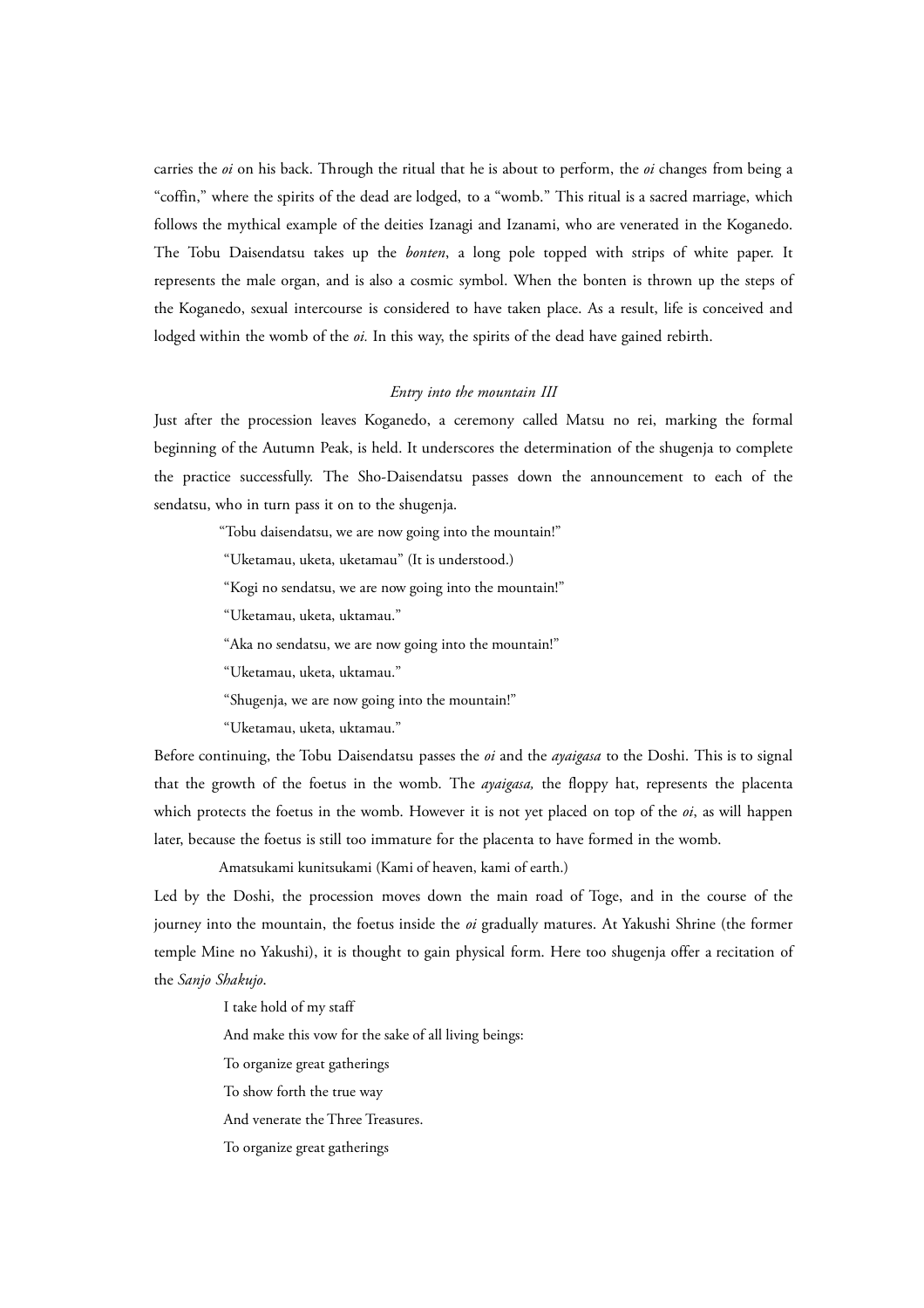To show forth the true way

And venerate the Three Treasures.

Here, a senior shugenja called the *oiokuri* ("*oi* bearer") takes over the *oi* from the Doshi. An oblong box, the *katabako*, representing the father, is placed on top of the *oi*, and the *ayaigasa*, representing the placenta, is placed over it. The foetus has now become stable in the womb and is protected by the newly-formed placenta.

Rokkon shojo (The six senses are purified)

The long axe which leads the procession functions to remove all obstacles which might obstruct the path into the mountain. Other objects carried in the procession include the *torii* (also called *oitate*) which represents the vagina of the mother, through which the foetus will eventually be born, a long box containing a hanging scroll with a portrait of the founder of Haguro Shugendo, and 108 sticks, called *kogi*, divided into three bundles, which symbolize the 108 defilements that plague humankind. The Zuishinmon is the gateway to the Three Mountains of Dewa. Before 1870, when the kamibuddha separation orders were put into effect here, it was the Niomon, the main gate of the temple Jakkoji, and two great statues of the guardian kings stood in the niches on either side. Here the Doshi announces:

"Shugenja! All those who are taking part for the first time should now return to your lodgings and rest."

In actual fact this is only a formality nowadays and the shugenja all pass through the gate together and descend into the valley of the Harai river.

Namai danbo (I place my trust in Amida Buddha)

Here they offer a sutra to Hakusan Gongen, the kami of the mountain called Hakusan in central Japan, also once a great Shugendo centre. Hakusan was considered an avatar of the Eleven-Headed Kannon, and also a representation of the kami Izanami. At this point the foetus in the *oi* is thought to have acquired blood and flesh. At the bottom of the valley, a red bridge spans the Harai river, above which hangs a waterfall. Ahead is a five-storied pagoda, which vividly reminds us that at one time the Three Mountains of Dewa were a sacred area which venerated both the native deities, the kami, and the divinities of Buddhism. Inside the pagoda, the three Haguro deities used to be enshrined. Represented here on a hanging scroll, they are the bodhisattva Myoken, the deification of the Pole Star and the Dipper constellation, Gundari Myoo, which represents the six marker stars of the south, and the central divinity, Kannon.

(Sanjo shakujo) Showing forth a pure heart, I venerate the Three Treasures

Vowing to purify my heart, I venerate the Three Treasures.

Since a pagoda was traditionally considered the place where the Buddha's relics were stored, it is appropriate that the shugenja should visualize here that the foetus has gained bones.

A stair of 2446 stone steps extends out of the valley to the summit of Mt Haguro. At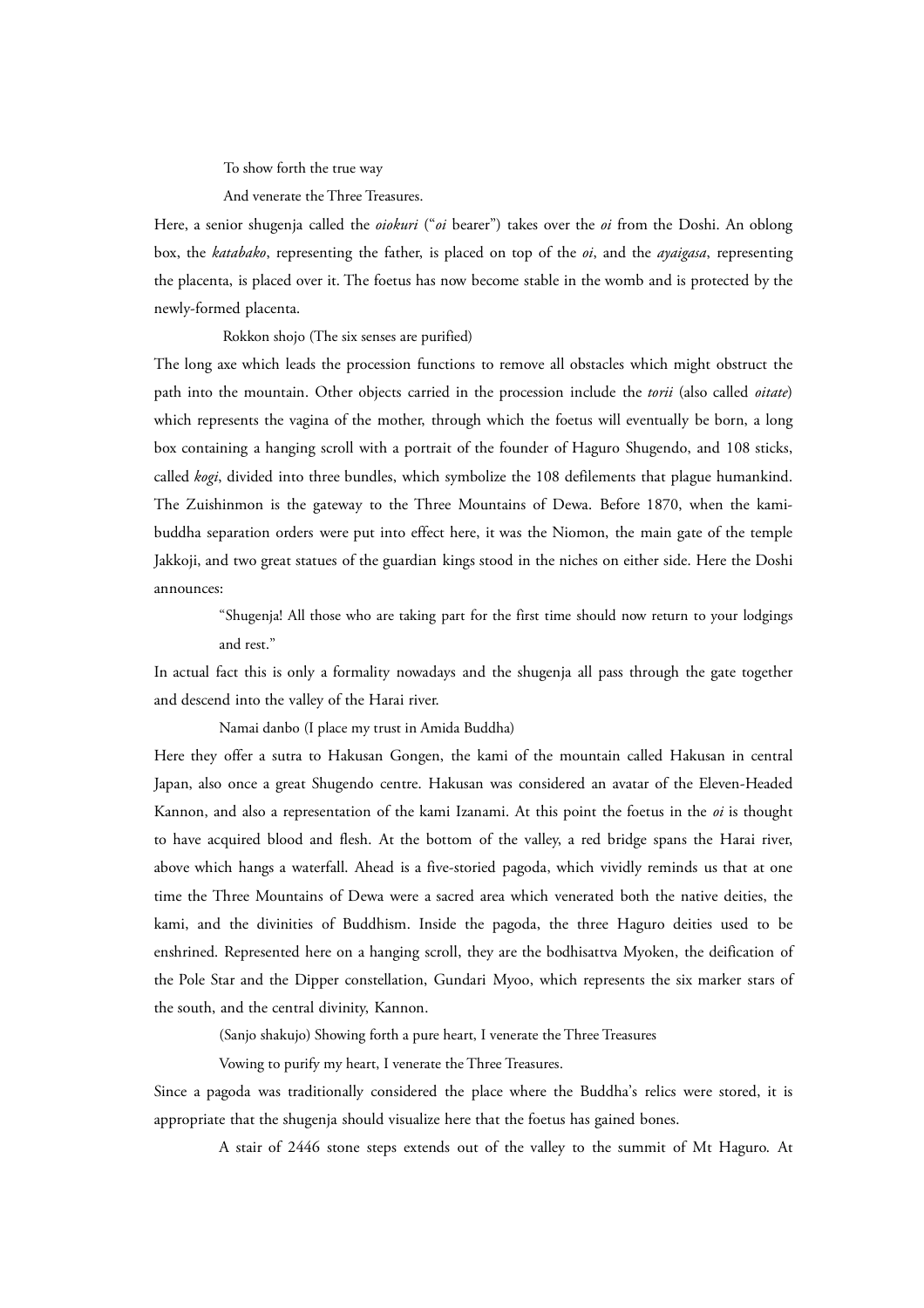specific places en route, Chokaisan, a mountain with Shugendo connections once considered to be one of the Three Mountains of Dewa, Yudonosan and Gassan are venerated with a sutra recitation. On the summit is Hachiko Shrine, before 1870 the Founder's Hall.

(Sanjo shakujo) I take hold of my staff

And make this vow for the benefit of all living beings

To organize great gatherings

And venerate the Three Treasures.

The founder of Haguro Shugendo is Nojo Taishi, who is said to have come to Haguro early in the seventh century. He was given the title of Shoken Daibosatsu in the 19<sup>th</sup> century. Legend says he was the third son of the late sixth century emperor Sushun, and the cousin of the famous Shotoku Taishi. He is depicted as a strange being, dark of skin and with exaggerated facial features, his mouth extending from ear to ear. It was to a place called Akoya, in a narrow valley full of thick growth, with a waterfall at one end, that Nojo Taishi was guided by a mystical three-legged crow, and it was here that he first did ascetic training. Here also he found a statue of Kannon and it was from here that he opened the three mountains as a Shugendo site.

The Sanjin Gosaiden of Dewa Sanzan Shrine was formerly the Main Hall of the Buddhist temple Jakkoji. The most sacred object of veneration here is a rock called Goshinpi, secreted below the floor of the shrine. In front of the shrine is a sacred pond called Mitarashi. More than 600 small votive bronze mirrors, dating from the  $12<sup>th</sup>$  to the  $18<sup>th</sup>$  century have been found here. Beside the pond is a shrine dedicated to Benzaiten, the goddess of eloquence, art, wealth and longevity. This deity is depicted with a kami of good fortune called Ugajin on its head. Ugajin has the face of an old man and the body of a snake.

(Sanjo shakujo) I take hold of my staff

And make this vow for the benefit of all living beings

To organize great gatherings

And venerate the Three Treasures.

I make this vow for the benefit of all living beings

To organize great gatherings

And venerate the Three Treasures.

At the Main Shrine, the shugenja venerate the deities from below the ten steps; they do not ascend because they have not yet completed the ten realms practice. Originally the three buddhas associated with the three mountains were enshrined here.: Dainichi, the main deity of Yudono, Amida, the main deity of Gassan, and Kannon, the main deity of Haguro.

Amatsukami kunitsukami (Kami of heaven, kami of earth)

Practice within the mountain in likened to being within the mother's womb. Shugenja principally stay in seclusion in a single place, rather than moving from place to place. The earliest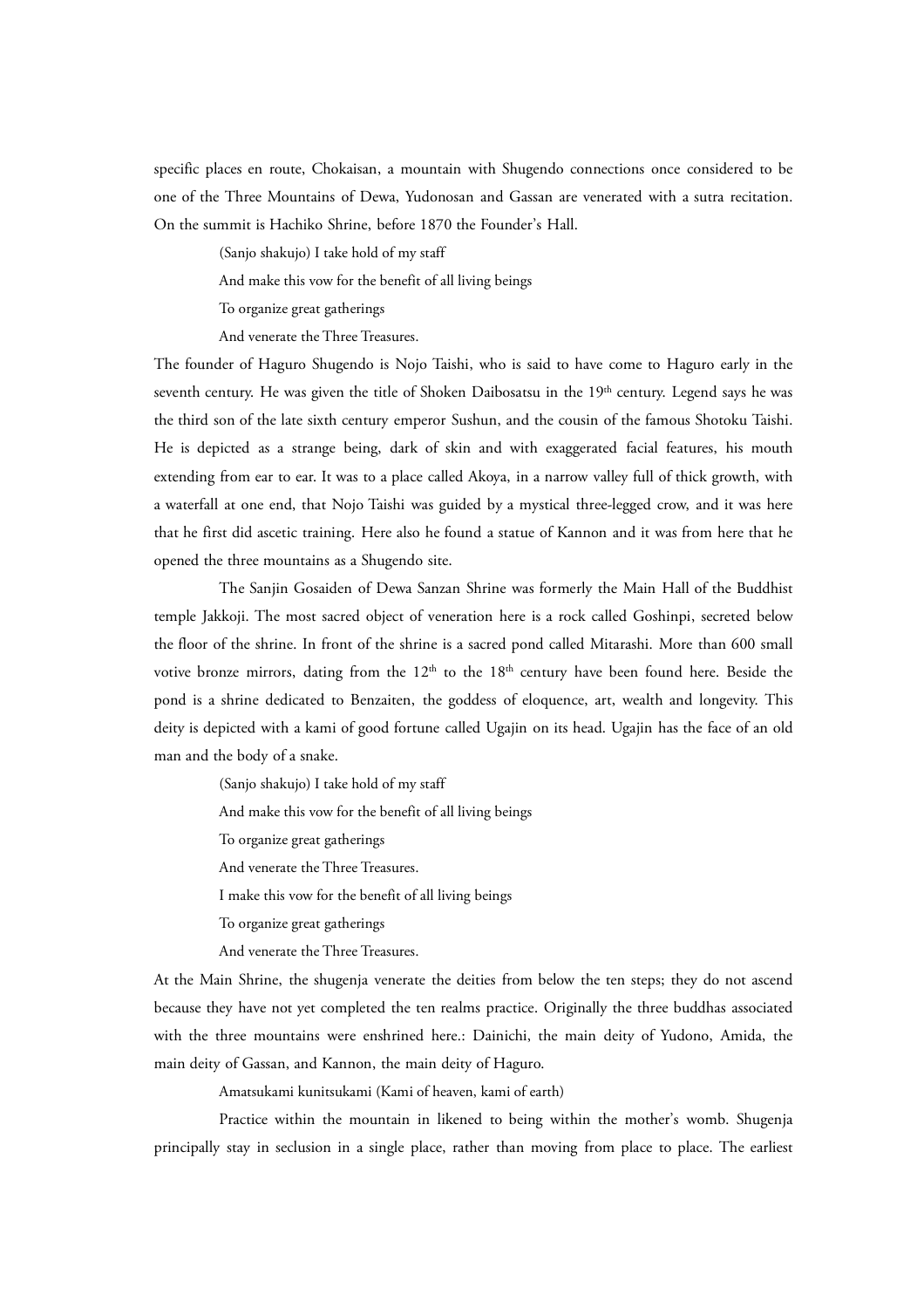records say that the practice once lasted 75 days, a figure loosely associated with 275 days, the amount of time the baby is in the womb. It was reduced to 15 days in the latter part of the seventeenth century, and further this century to the present nine days. Before 1874, the practice was physically divided into three lodgings, but now the entire time is spent at Kotakuji. Kotakuji is the inner precinct of Mt Haguro, and as such is one of the most sacred places on the mountain. The temple itself is regarded as the womb, within which shugenja undertake their training for rebirth.

On arrival at Kotakuji, the shugenja are given general instructions and assigned sleeping space.

"Nyudo!" (Entry into a sacred place – shugenja kneel on one knee)

"At the first sound of the conch shell: wake up.

"At the second sound of the conch shell: get dressed.

"At the third sound of the conch shell: go to the daisendatsu.

(Shugenja) Uketamau.

# *Entry into the mountain IV The six realms of rebirth*

This scroll, from Daien'in in Hayama, is a mandala showing the ten realms of rebirth. These are the same ten realms that the shugenja traverses during the Autumn Peak, enacting each within the mountain. We see first the figure of King Enma, the chief judge of the underworld. The ten realms are divided into two stages, the six realms of rebirth, where living beings continue to experience the suffering of transmigration, and the four realms of enlightenment. The six realms of rebirth, are, in ascending order, the hells, the hungry spirits, the animals, the violent beings known as ashuras (depicted as mounted warriors), human beings and heavenly beings. It is only by being liberated from these six realms that a person can gain the realms of enlightenment.

#### *Entry into the mountain V*

# *Sutra-chanting*

The first part of the Autumn Peak practice is called the First Lodging (Ichi no shuku). August 26 begins, in the middle of the night, with *goya gongyo***,** the late night service, the later of the two services that will be held every night from now on. The sound of the conch shell rouses shugenja from their sleep, and they are urged out of their covers by the insistent beating of a gong. As they dress, a second blow of the conch shell warns them to hurry. Once shugenja are seated in their places, the sendatsu and other officials arrive in small groups, and make their obeisance to the Founder.

Namu kie chorai Kaisan Shoken Daibosatsu (I place my trust in the Founder, the Great Bodhisattva Shoken)

Before the service starts, the names of the shugenja are checked. This is called *toko-shirabe*. During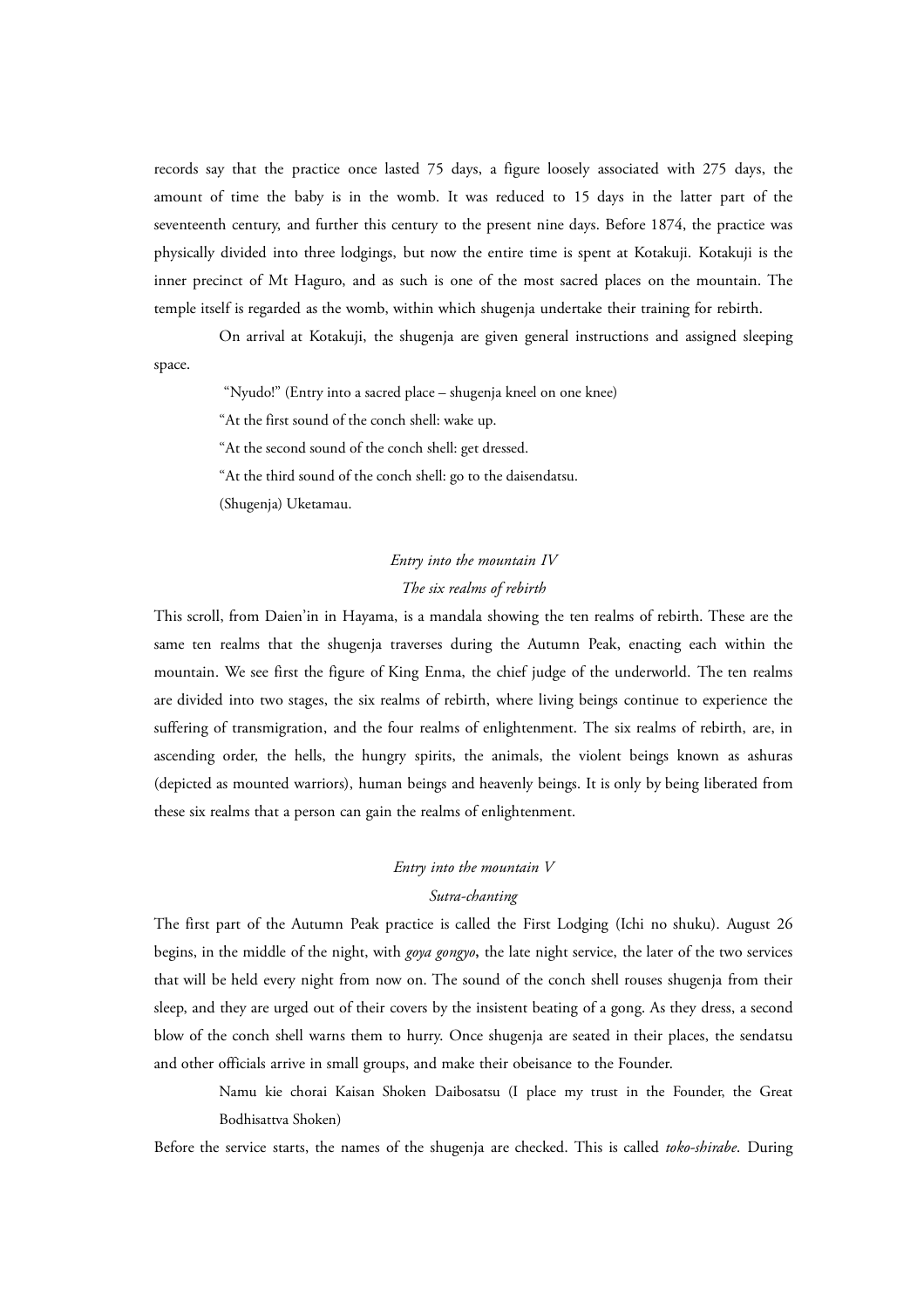the time they are in the mountain, shugenja use the names they have been given by the Daisendatsu, ending in the syllable  $-in$ . Those who are doing the practice for the first time receive their new name now, but for the duration of the First Lodging it is suffixed by the syllable –*bo*.

Kari no sendatsu: "Omukae, omukae, omukae" (I come to call you)

Kogi no sendatsu: "Uketamau, uketa, uketamau."

The hall is then purified by the Tobu daisendatsu for the descent of the deities in a rite called *toko kaji*, using a five-pronged vajra and a secret hand sign.

Tobu daisendatsu: "Namu kie chorai Kaisan Shoken Daibosatsu." (I place my trust in the Founder, the Great Bodhisattva Shoken)

Sho-daisendatsu: "Namu kie chorai Kaisan Shoken Daibosatsu." (I place my trust in the Founder, the Great Bodhisattva Shoken)

Next the Doshi makes an announcement to the assembled shugenja:

"Shugenja! This place is where we practise the most profound secret teachings, the place where we reach the greatest results that our Shugendo can give us." (Uketamau)

"When you are resting between practices, it is forbidden to fight, argue, sing, dance and vie with each other." (Uketamau)

"Train hard at your shugen practice day and night, with the determination to repay the Founder for all he has done." (Uketamau)

With an unfailing mind of faith, pray for the fulfilment of all your vows." ("Uketamau")

The ritual called *ho no mi*, "fruits of the Dharma," joins all shugenja into the lineage of the Dainichi, the cosmic buddha. The so-called *oizake* (sake of the portable altar) that is symbolically poured represents the blood of Dainichi, and by receiving it, all become one with him. Next shugenja are fixed to their places in a ritual called *kouchigi***.** *Kouchigi* are small logs of wood of differing sizes with the water symbol painted on each end. This ritual is a form of consecration, as the water symbolized by the sign on the end of the logs is poured over the heads of the *shugenja*, who are themselves now foetuses in the womb of the mountain. The two sendatsu who perform it first create a sacred boundary. They then move up each row of shugenja, bringing the *kouchigi* together over the head of each person with a loud clacking sound. This symbolizes too that the foetus now has gained the six sense faculties – eyes, ears, nose, and so on. The peculiar strides they take are called *henbai*, a mode of step derived from Daoism intended to stamp out evil spirits or malign influences.

"Shugenja! The kouchigi ritual has now been completed. It is strictly forbidden for you to leave your place."

"Uketamau."

As the service begins all perform the protection and purification ritual known as *goshinpo*, before reciting the *Heart Sutra*:

The Sutra of the Heart of Great Wisdom: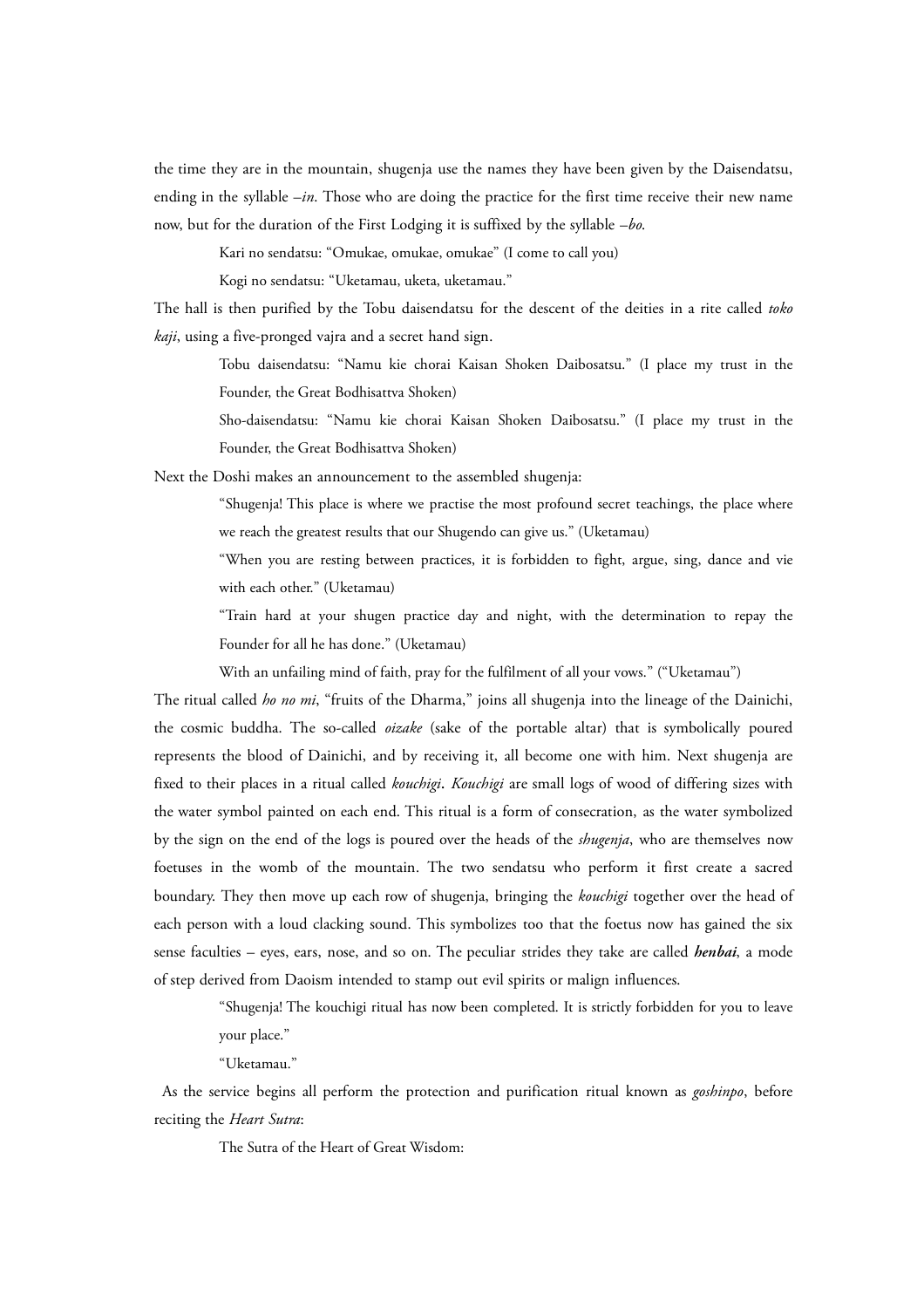The Bodhisattva Avalokiteshvara,

deeply contemplating the Great Wisdom,

clearly saw that the five *on* were empty,

thus completely going beyond all suffering and misfortune.

Form is nothing other than emptiness; emptiness nothing other than form.

Form is exactly emptiness; emptiness is exactly form.

At the end of the sutra, shugenja recite the mantra and holy name of the protector deity Sambo Kojin.

Namu Sambo Daikojin (three times)

On kenbaya kenbaya sowaka (three times)

(I place my trust in the great Kojin, protector of the Three Jewels)

Kojin, which symbolizes the wild and fearsome aspect of the deity, is here considered also to be a "placenta deity" (*enashin*) which protects the foetus. Next the main section of the service begins, the Hokke Senbo, or Lotus repentance ritual. This addresses the buddhas, and is the foetus's repentance for and purification of the six sense organs. It is a long rite that is divided into a number of sections. It begins with verses of homage to the Three Treasures: the Buddha, the teachings and the community.

With all my heart I place my trust in the eternal Buddha of the ten directions

With all my heart I place my trust in the eternal Law (Dharma) of the ten directions

With all my heart I place my trust in the eternal community (Samgha) of the ten directions Then follows the verse of offering.

Kneeling, I reverently hold this fragrant flower and make an offering according to the Dharma. After this is the section of 33 verses offering homage to numerous buddhas and bodhisattvas.

> With all my heart I place my trust westward in the Buddha Limitless Brilliance and all the all the buddhas in the west.

With all my heart I place my trust in the bodhisattva mahasattvas Wonderful Sound and Flower of Virtue

With all my heart I place my trust in the bodhisattva mahasattvas Ever Diligent and Attaining Great Energy

For the sake of all living beings in the Dharma realm I will rid myself of the three hindrances, taking refuge in the Three Treasures

The next section is a repentance for the defilements that arise out of each of the six sense organs.

I confess and repent with all my heart, together with all living beings of the Dharma realm, that from the far distant past until the present I have greedily craved things of material form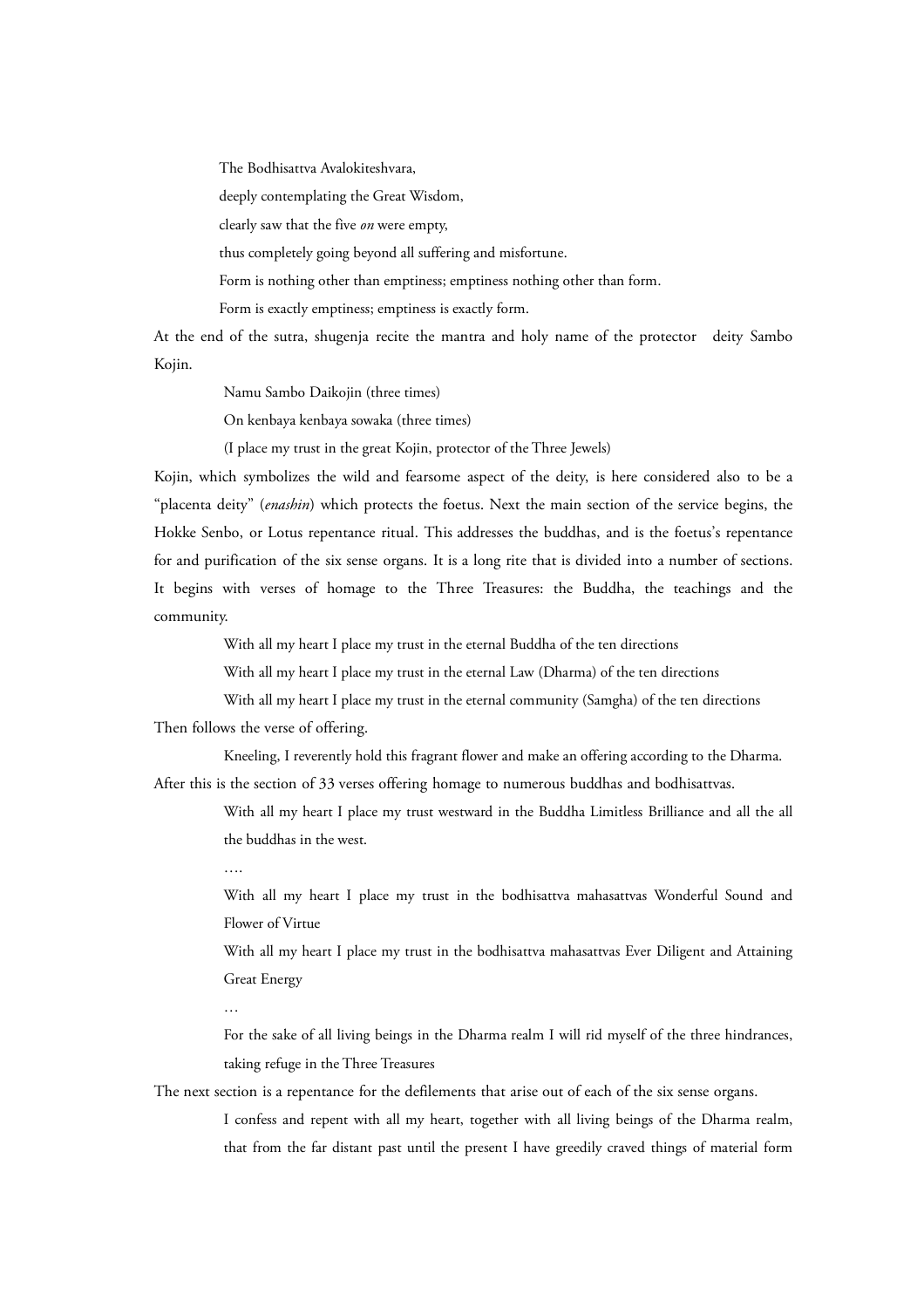that come to me through the eyes.

…

From the far distant past until the present the delusions caused by the nose are unending.

At specific places, where each of the six sense organs is mentioned, a loud banging is heard. Men who act as assistants at the Autumn Peak beat the wooden shutters loudly. This is called *shirabe*, and it emphasizes the need to repent the evils committed because of sight, hearing, smell, taste, touch and the mind. *Shirabe* is also considered to be a form of *tamafuri* (the process by which the spirit of the universe becomes one with the shugenja), giving vitality to the newly-formed foetus and ensuring the free flowing of its life force.

All heavy sins caused by the mind, all evil actions aroused by the six sense organs, all that have occurred, are occurring and will occur: I pray that all will be completely purified.

The final section of this part of the Lotus Repentance is called "Raising the Vow."

With all my heart I request encouragement from the countless buddhas of the ten directions in the Dharma realm…

With all my heart I accept and rejoice in the merits and virtues of the buddhas and bodhisattvas…

In the boundless Dharma realm and into the limitless future, may the merits (of this recitation) be extended widely, so that all may seek the Buddha's teachings. Having made the transfer of merit, I honour the Three Treasures.

I vow that in the last moment of my life my spirit will not be disordered…

Namu Fugen Bosatsu (I place my trust in the Bodhisattva Fugen).

Part of the 14th chapter of the *Lotus Sutra*, "A Happy Life," is then recited.

And if he does not observe

The consequences of action, higher, middle or lower,

Active or passive,

Consequences of action real or unreal;

Also if he does not discriminate

"This is a man" or "This is a woman;"

If he discovers no consequences of action

Nor recognizes nor sees them,

This then is called

A bodhisattva's sphere of action.

By performing the *Hokke Senbo*, the shugenja honour the buddhas and bodhisattvas, praying to attain buddhahood through the merits of the *Lotus Sutra*.

Namu jippo butsu (I place my trust in the buddhas of the ten directions)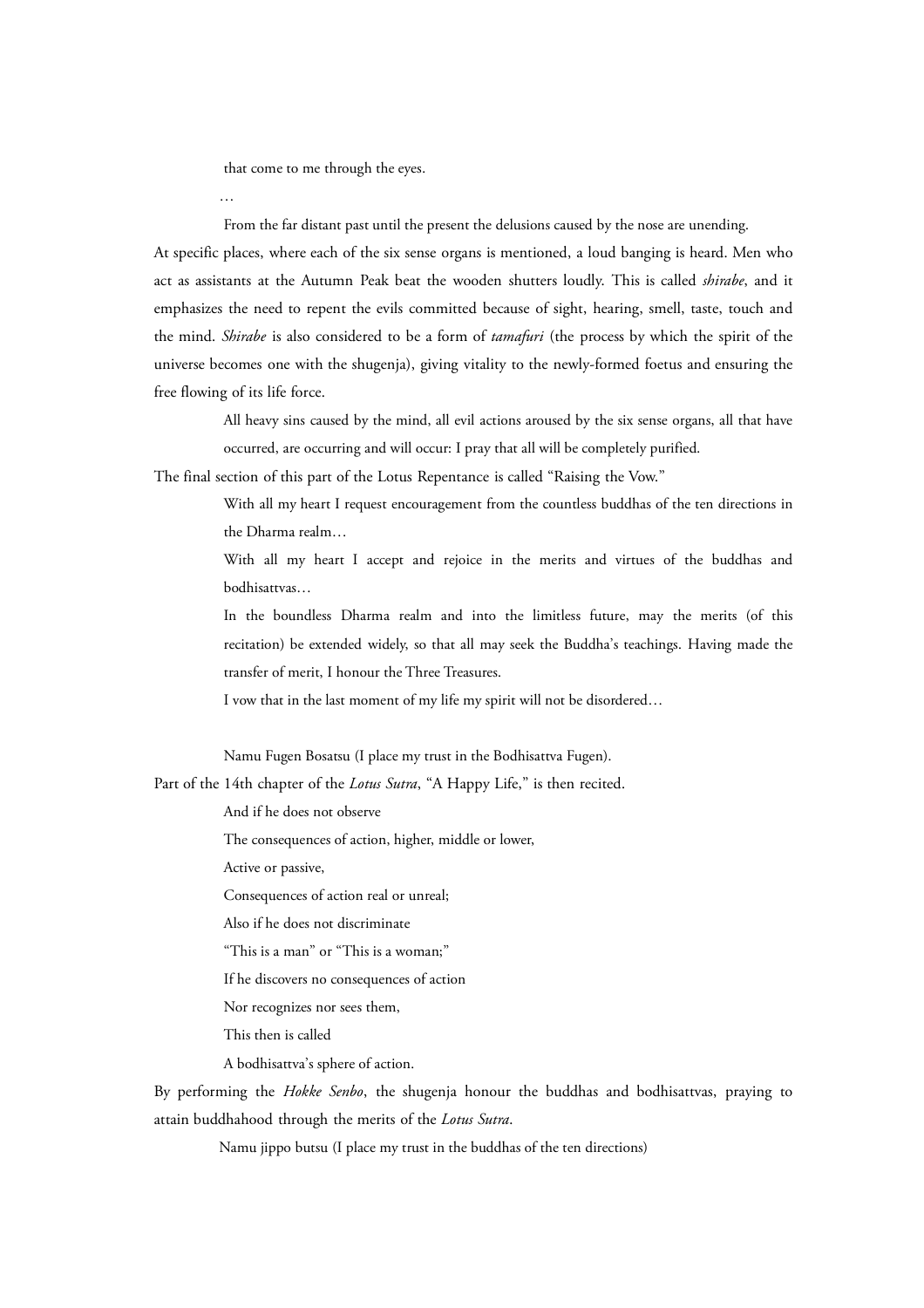Next a hymn to Shakyamuni, the historical buddha, is sung.

Because all causes and conditions were fulfilled,

Shakyamuni attained supreme enlightenment.

Because of the fruit of buddhahood,

The past and future no longer exist.

All living beings are drowning in the sea of birth and death.

…

Shakyamuni entered final nirvana during the night of the 15<sup>th</sup> of the 2<sup>nd</sup> month.

Our prayer is that we may be reborn in paradise.

Show the way of enlightenment to the animals, hungry spirits and living beings.

Unless we ask for the help of our Teacher, we can neither be led to paradise,

Nor attain immediate and supreme enlightenment.

I pray that any merits I may accrue be extended to all beings,

And that I and all beings may together attain enlightenment.

This is followed by the Verse to the Buddhas, which praises all buddhas as being purer that the lotus flower which is unsullied by the mud it grows in. Next the shugenja recite an extended verse praising the Buddha, his teachings and his community, which ends in the words:

May I, together with all living beings, arouse a mind to seek the path to enlightenment.

This is followed by the Verse of the Seven Buddhas

All the buddhas teach

That we must purify our minds

So that we commit no evil,

And do only good.

Next we hear the Shariraimon:

Homage to the relics of the Buddha of complete merit.

Homage to the body of truth, truth itself,

Which is a stupa for this world to benefit our present body.

Through his merits, and for our benefit,

The Buddha reveals himself,

He enters into us and we into him.

The service finishes, after more than two hours, with the chanting of the mantras and holy names of the deities associated with Haguro Shugendo.

On sorasobateiei sowaka (Benten)

On maka kyaraya sowaka (Daikokuten)

On beishiramanaya sowaka (Bishamonten)

Namu Kaisan Shoken Daibosatsu (I place my trust in the Founder, the Great Bodhisattva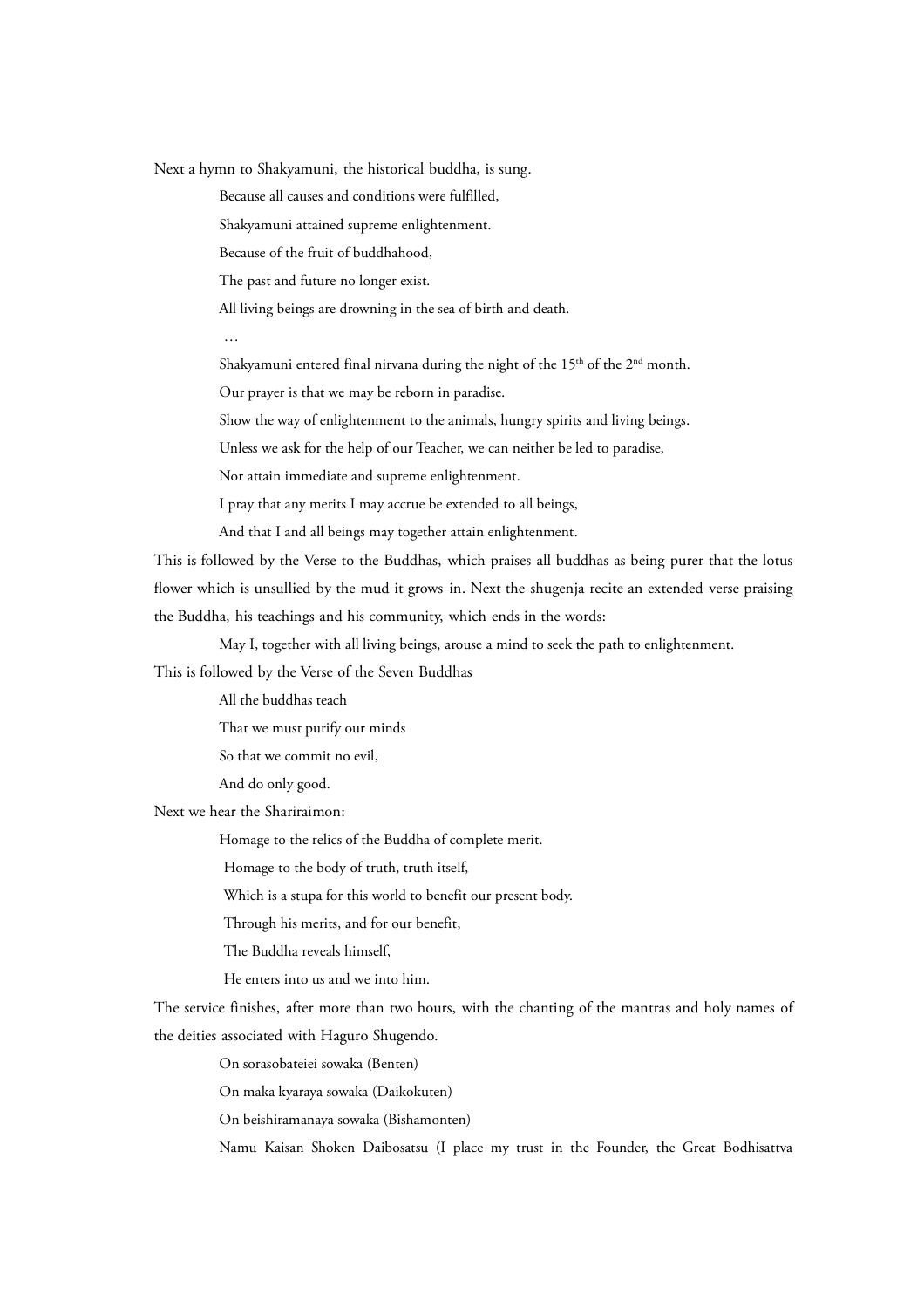#### Shoken)

With the final mantra, *Boron*, (in combination with a hand gesture and a visualization) the shugenja become one with Dainichi, the cosmic Buddha. Immediately, the Doshi calls out to the men waiting outside:

Bring the braziers into the Upper Hall.

Bring the braziers into the Lower Hall.

Bring the medicinal herbs into the Upper Hall.

Bring the medicinal herbs into the Lower Hall.

This is the signal for start of the Brazier Ritual, more commonly known as Nanban ibushi (Burning the chili peppers). A mixture of rice bran and powdered chili is poured over the heated coals, and the smoke fanned through the hall. The pungent smoke makes the eyes water and if breathed, it causes severe coughing. Nanban ibushi and its smoke symbolize the hells, the first of the realms of rebirth. This is followed by offerings of wood and water to the respective sendatsu. Kogi-osame, the offering of wood, is made to the Kogi no sendatsu, whose duties involve wood.

Shugenja: Kogi no sendatsu ni annai o mosu, annai, annai o mosu (I ask your guidance)

This is a ritualization of the firewood that is cut during the Autumn Peak, both for ritual and everyday purposes. Each shugenja offers one piece of wood in a symbolic gesture.

Kogi no sendatsu: Uketamau, uketa, uketamau.

Aka-osame is similarly the offering of water to the Aka no sendatsu, in charge of water-related matters.

Shugenja: Aka no sendatsu ni annai o mosu, annai, annai o mosu.

It too derives from the necessity to draw water for drinking and ritual purposes during the Autumn Peak. The two small pails represent male and female, and in transferring water from one to the other, reference is made to sexual intercourse.

Aka no sendatsu: Uketamau, uketa, uketamau.

The services and rituals last until daybreak on August 26. On that day a pilgrimage is made to the sacred site called Chudai. "Chudai" refers to the centre of the lotus flower. Before they depart, shugenja gather in the area behind the Jizodo, near the gate of Kotakuji, where an iron statue of Jizo is enshrined, and pay reverence to the Jizodo as representing the inside of the womb. The back wall of the Jizodo is regarded as what the foetus sees when it looks up through the womb to its mother's spine.

(Sanjo Shakujo) Having had a pure heart from the past,

I venerate the Three Treasures.

Showing forth a pure heart,

I venerate the Three Treasures..

The shugenja receive instructions from the sendatsu before leaving for Chudai.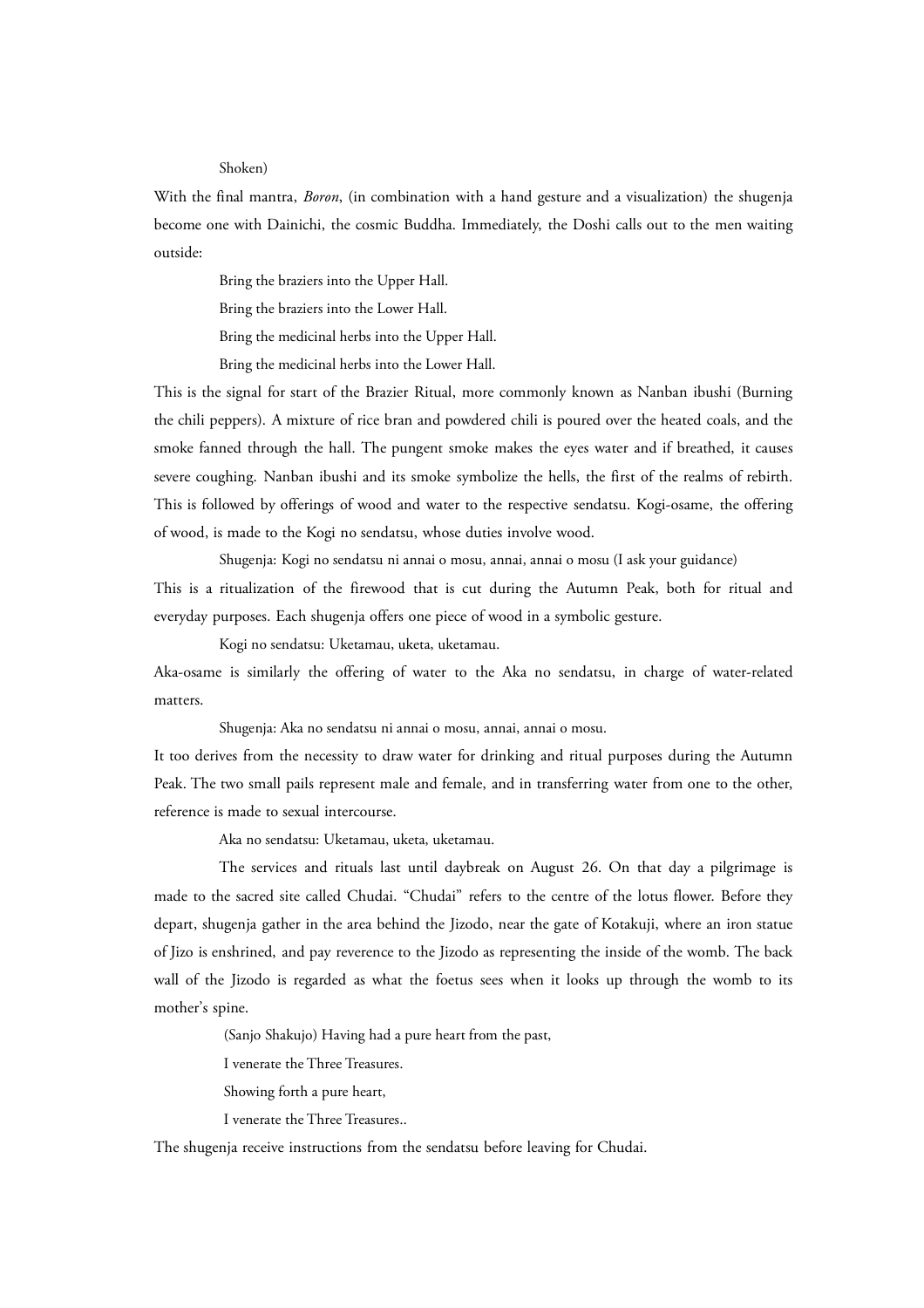We shall now be going to a sacred place called Chudai. Let all of you go there, no one remaining. (Uketamau) However should there be those who are old, children or ill for whom it would be difficult to go, you should say so now.

Otachi! (Let us leave)

Nojo Taishi, the founder, is said to have practised here. Though the shugenja are observing a threeday fast, they make this pilgrimage out of regard for the founder. It is said too that the pilgrimage to Chudai is made to have the spirit of the mountains attach itself to the life now dwelling in the womb. The former Fudo Hall here has now been converted into a shrine called Otaki Jinja

(Heart Sutra) Therefore know that the perfection of wisdom is the great mantra,

The vivid mantra, the best mantra, the unsurpassable mantra.

It completely clears all pain. This is the truth, not a lie.

So set forth the mantra of the perfection of wisdom,

Set forth this mantra and say:

Gone, gone, gone beyond, gone far beyond,

Enlightenment is accomplished!. Sutra of the Perfection of Wisdom.

There was once a statue of Fudo Myoo almost two metres high enshrined here. The shugenja, who have yet to attain the realm of enlightenment, see Fudo, an avatar of Dainichi Nyorai, as a frightening figure. (On the way back to Kotakuji, shugenja pick flowers to offer the Buddha. The kogi sendatsu stands by the inscribed stone and accepts them. (Uketamau) His voice breaks with emotion.

Scattering flowers, we seek to delight you.

We entreat the buddhas of the ten directions

To enter this place of practice.

Scattering flowers, we seek to delight you.

The first service of the night of August 26 begins around 10pm. The order of the liturgy is very similar to that of the previous night, in that it is again centred on the Hokke Senbo. This time however the shugenja recite the verse of homage to Amida (Namo Abitafu) before chanting the Amida Sutra. Following this, the hymn to Amida is sung.

The Buddha Amida has a body of pure gold;

There is no other being who can compare.

The white curl between his eyebrows is like five Mt Sumerus.

His dark blue eyes shine like the four great oceans.

May I be reborn in his paradise of Sukhavati

Having called upon his name with all my effort.

Through Amida's great vow he will return to this Saha world

And lead to Sukhavati all who have made connection with him.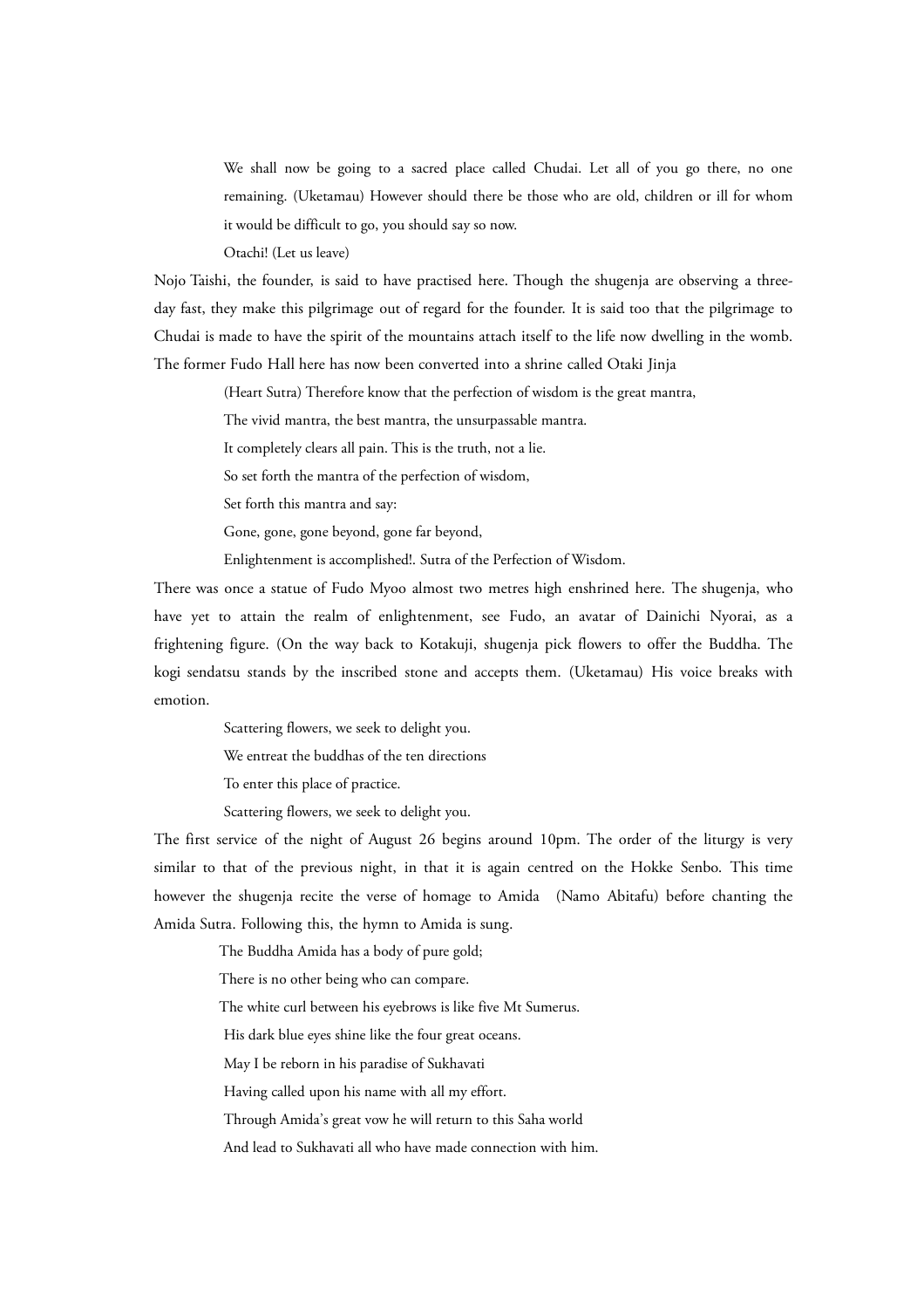Then the verse in praise of true enlightenment is recited.

Originally all were enlightened.

I honour the truth that lies within my mind.

The wonderful virtue of the Buddha

Is contained originally in my own mind.

Shugendo believes that not just the minds of human beings but even those of beings suffering in the hells are originally endowed with the wonderful virtue of the Buddha. Nanban ibushi, the pungent smoke ritual, again follows. (Toko yurugi: "You may leave the hall.")

One of the most demanding practices for shugenja is that of making multiple full prostrations while reciting over and over again the names of the deities of particular places within the Three Mountains.

Namu Tensho Kotai Jingu (I place my trust in the great deity Amaterasu)

Namu Sango Daihi henjo nyorai (I place my trust in the Buddha Daihi Henjo of Sangozawa)

Namu Arasawa Taisho Fudo Myoo (I place my trust in Taisho Fudo Myoo of Arasawa)

Namu Nihon taisho no jingi (I place my trust in all the deities of Japan, great and small)

Services each lasting around two and a half hours are held twice every night. Shugenja get very little sleep.

On August 27 a service called Tana kuyo is held to make offerings to the ancestral spirits. In part it commemorates a shugenja called Akaibo, whose statue is set up at this time, who committed suicide a long time ago because the authorities would not respect the sanctity of Akinomine practice and entered the precincts to arrest a participant accused of a crime. It can also be considered a service held by shugenja for themselves, walking as they are in the realm of the hungry spirits. The five buddhas associated with the hungry spirits are called down. Offerings are made too to lost spirits so that their offences may disappear, that they may be released from their suffering, and that they might quickly be guided to paradise.

I place my trust in the buddhas of the ten directions.

Offerings are made as well to ease the hunger of the suffering spirits. The shugenja becomes a hungry spirit, and receives food offerings. In Haguro Shugendo, the three day fast that runs over the whole First Lodging is the practice of the realm of the hungry spirits. (Recitation of Heart Sutra) The realm of the beasts is practiced throughout the Autumn Peak in that it is forbidden to use water for washing.

# *Entry into the mountain VI*

# *Chigaigaki*

The ten realms practice is divided into three parts, called lodgings. Originally shugenja literally moved between three different lodgings, but now the division is symbolic and the entire practice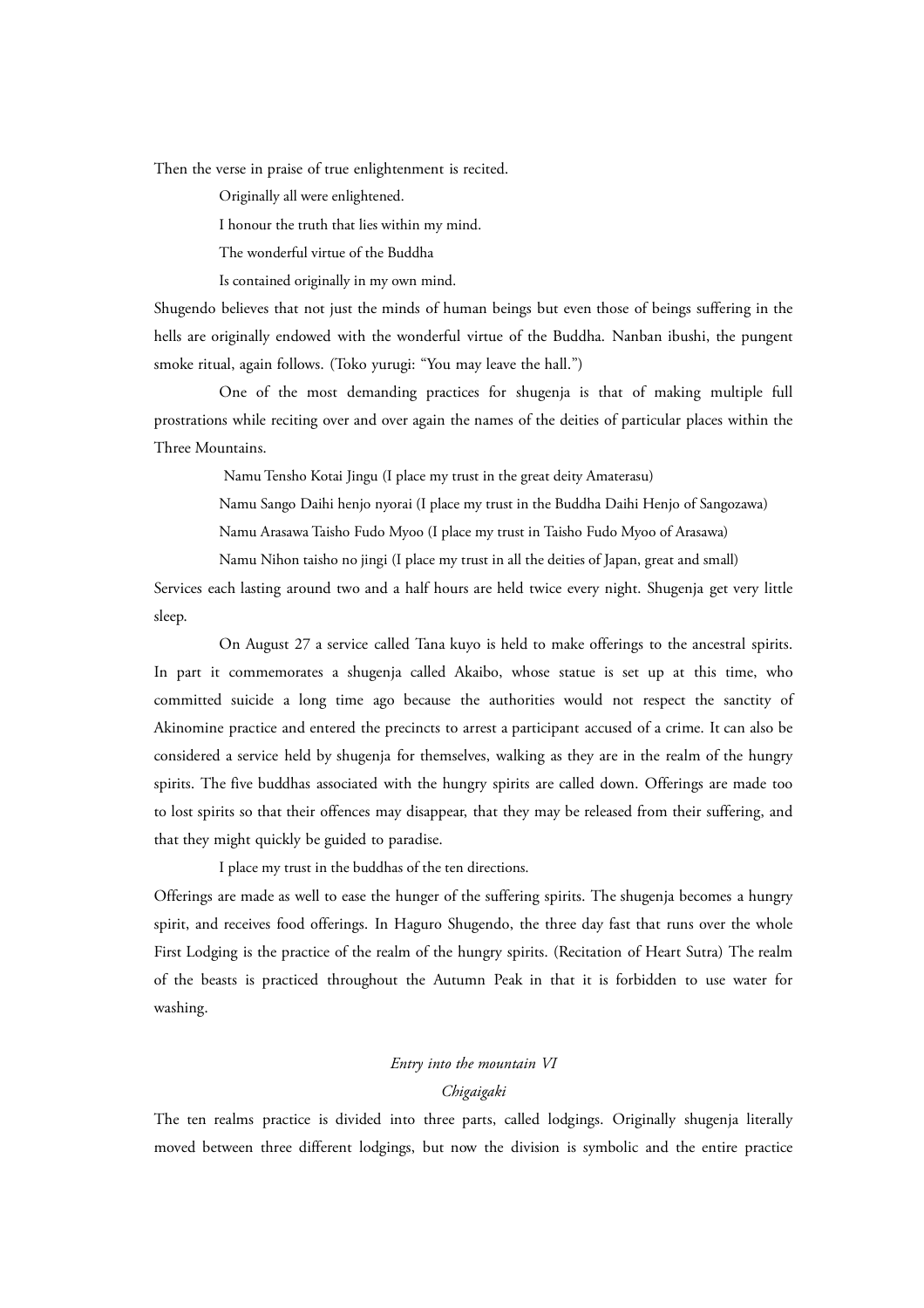takes place at Kotakuji. Metaphorically, the first lodging represents the past, the second the present and the third the future. Shugenja move between these temporal realms, to be reborn. On the evening of August 27, a ritual takes place marking the move between the first and second lodging. This is called *chigaigaki*.

Aka no sendatsu: Omakae, omukae, omukae.

Kogi no sendatsu: Uketamau, uketa, uketamau.

First lighted torches called *taimatsu*, held by the *kogi* and *aka no sendatsu* (representing fire [wood] and water), are swung in wide arcs and then touched together three times. This symbolizes illuminating the darkness of spiritual ignorance and also the purification by fire of the delusions clinging to the spirit of the foetus. Three bundles of straw with camellia twigs stuck into them are arranged across the path in a zig-zag fashion. This arrangement is called *chigaigaki*, and it forms the gateway between the two lodgings. The bundles of straw are sacred wood also symbolize the spirit of the mountain. The shugenja pass through this boundary marker and proceed to the second lodging. When he reaches the second bundle of straw, the daisendatsu passes the *oi* that he has carried until now to the Doshi. The first lodging is the past world, the realm of the buddhas, whereas the second lodging is the present world, the realm of living beings. Therefore the daisendatsu, who represents the Buddha Dainichi, passes the *oi* and the *ayaigasa* to the Doshi, who now represents Shakyamuni, the historical Buddha who appeared in this world. The shugenja hold the first service of the night at the Jizodo and pray that their spirit might be reborn in the realm of living beings. They sing the Hymn to Shakyamuni.

Because all causes and conditions were fulfilled,

Shakyamuni attained supreme enlightenment.

Because of the fruit of buddhahood,

The past and future no longer exist.

All living beings are drowning in the sea of birth and death…

The Buddha was born in a state of non-birth at Kapilavastu, in order to bring all living beings release;

He entered nirvana in the state of non-death at Kushinagara, in order to teach by example that all living things must die…

Eighty thousand times he was reborn in the Saha world…

May we be reborn in paradise…

If we but confess and repent

Sitting correctly we can contemplate the reality of existence.

After this they invoke Shakyamuni, asking that he might guide their spirits, dwelling in the realm of living beings.

I place my trust in the buddhas of the ten directions.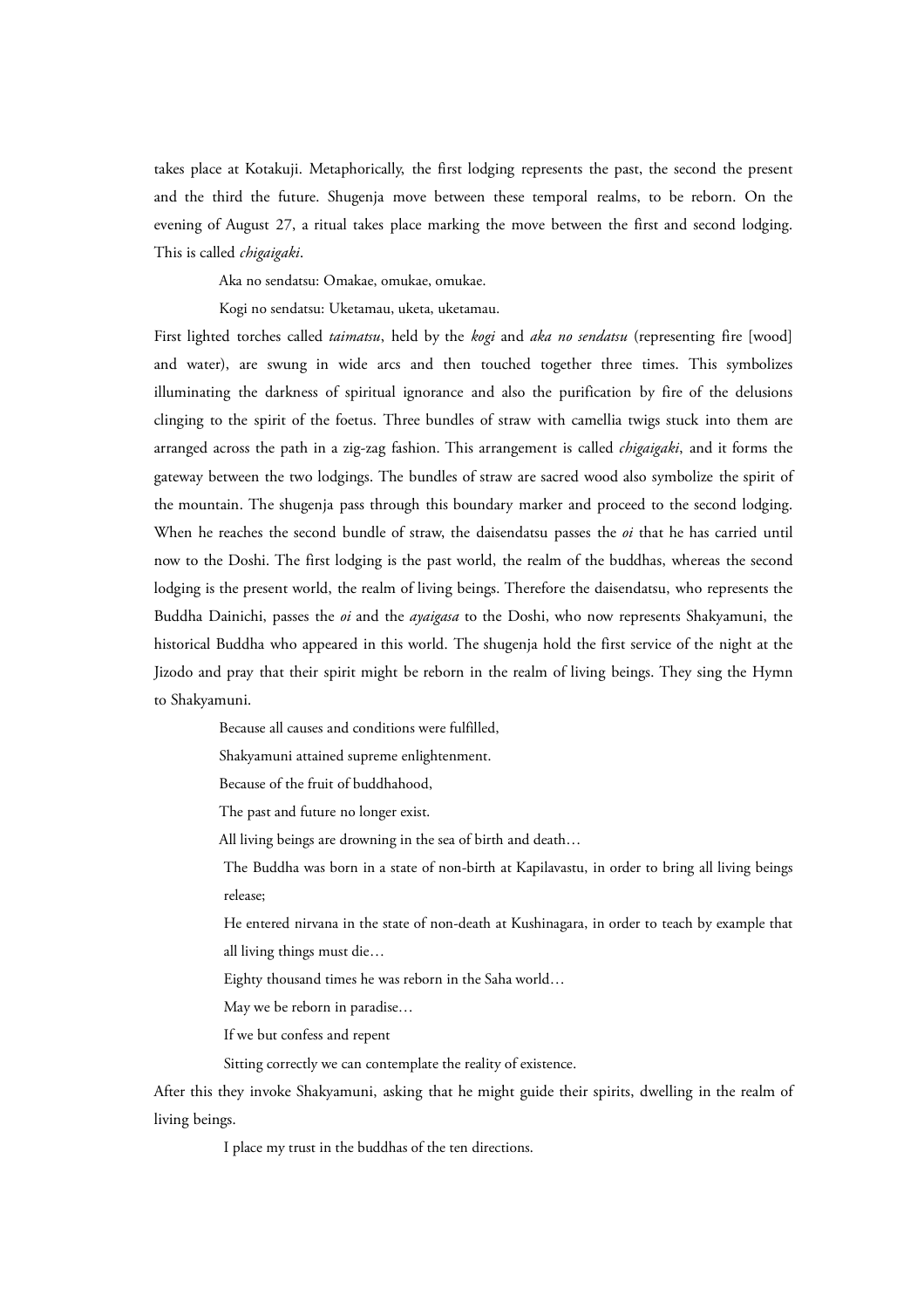The Doshi then announces the move to the second lodging and the rite of *ho no mi* is then performed.

> The First Lodging has now been completed. Congratulations. (Uketamau) Let everyone without exception proceed to the Second Lodging. (Uketamau)

# *Entry into the mountain VII Second Lodging (Ni no shuku)*

During the Second Lodging the altar area of the hall is hung with cut paper decorations. This symbolizes the setting up of the Buddha's land. The spirits, which have now moved to the realm of human beings, can now comprehend their surroundings inside the womb. The three fans placed in a circular pattern on the ceiling represent the placenta, while the red cloth strips hanging from it are the arteries, the white cloth strips the veins, and the hemp rope the bones. This connects the shugenja to the cosmos. Today, for the first time, the statue of the Founder, Nojo Taishi, is revealed. In the Second Lodging, shugenja are considered to be on the same footing as Nojo Taishi. From this day too first-time participants are called by their "In" rather than their "Bo" titles. At the beginning of the second service that night, in the early hours of August 28, the daisendatsu invokes, not the founder as previously, but a manifestation of Dainichi unique to Haguro Shugendo, Sango Daihi Henjo Nyorai.

Namu kimyo chorai sango daihi henjo nyorai.

This is because he now belongs to the human realm, as did the founder, and like him seeks enlightenment. The service continues as before with the *kouchigi* rite and the *Hokke senbo*.

> With all my heart I place my trust in the bodhisattva mahasattva Fugen (Universal Virtue) For the sake of all living beings, I rid myself of the three obstructions (greed, anger, wilful ignorance) , and with all my heart I confess and make repentance.

What is new is the performance of *toko sanjo*. It is a ritual to stabilize the foetus in the womb.

I confess and repent with all my heart, along with all living beings of the Dharma realm, that for generations beyond count the sense organ which is my eyes has given rise to greedy attachment to things with form. Because of the illusions caused by this attachment and craving I have felt lust for the female form. For generations this has produced confusion and attachment to material form.

At those places in the recitation where previously the wooden doors were battered, we hear the sound of the long sticks hitting the wooden table and instead of *nanban ibushi*, we hear the crackling of camellia leaves held over the hot coals in the braziers. The sounds have softened because now the spirit of the foetus is considered to have become stable and purified. They are said to regulate the breathing of the foetus, and to negate malevolent obstructions, craving and suffering. At the end of this service is held the ceremony called *nenko sanpai***,** offering incense to the Tobu Daisendatsu with full prostrations.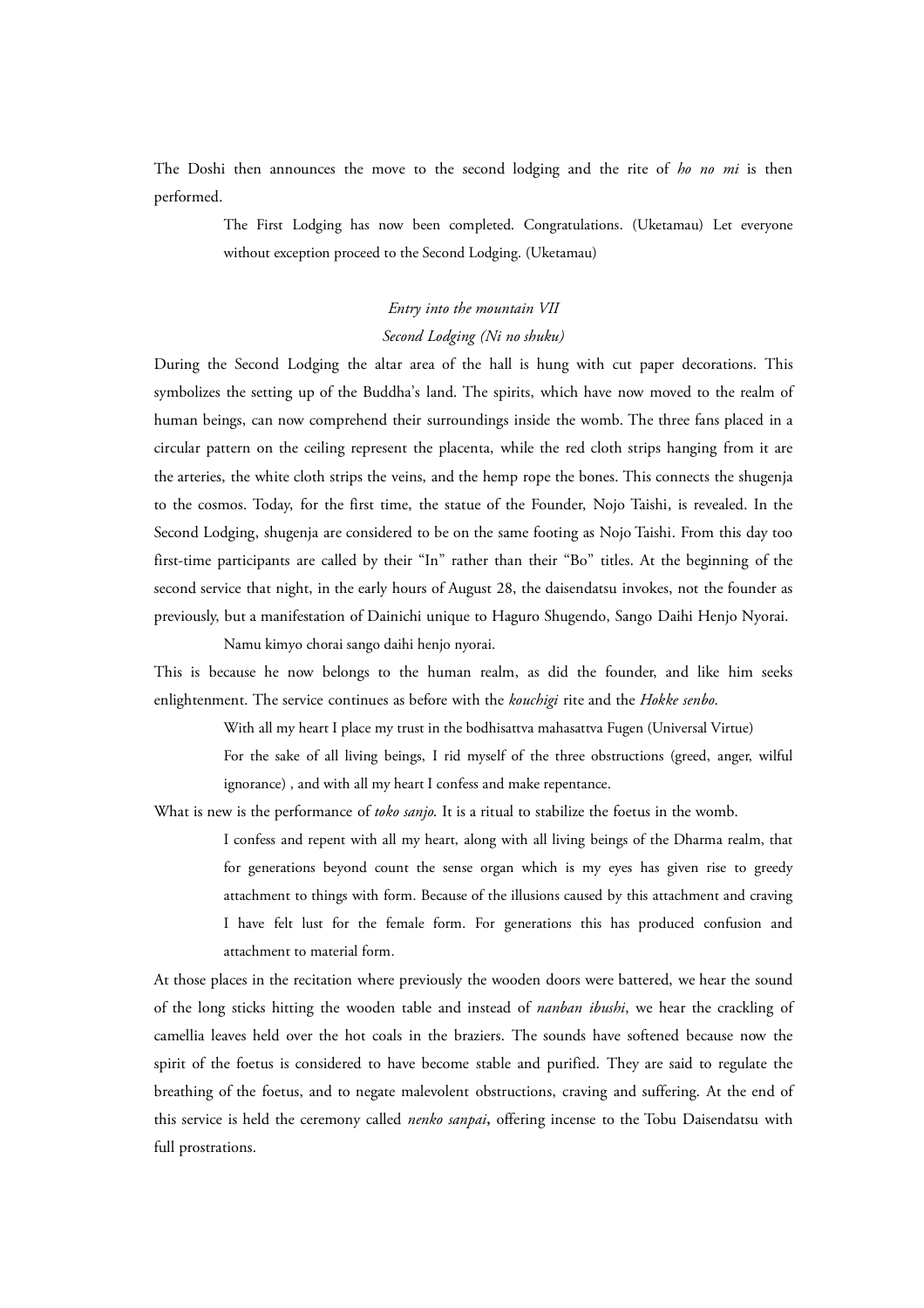Shugenja! (Uketamau) There will now be held a ritual called Incense Offering and Prostrations.

(Uketamau) You should take incense and offer it to the Daisendatsu with three prostrations. (Uketamau)

He is thought of as the Buddha Dainichi, the fundamental universal existence, and shugenja hope that through him they might become one with the Buddha.

Namu kimyo shorai tobu daisendatsu Fudoin Hodo daiajari (I place my trust in the Tobu Daisendatsu, the Great Ajari Fudoin Hodo)

Since the Second Lodging is that of the human realm, the practice associated with that realm, confession and repentance, is practised. Only human beings are thought able to do this. The Doshi announces that all will recite the verse of repentance.

> Shugenja! (Uketamau) There will now be held a ritual called Repentance. (Uketamau) This means repenting here all the evil you have committed from beginningless time, and so extinguish it. (Uketamau)

The shugenja recite together:

All the evil committed by me

Is caused by beginningless greed, hatred and delusion.

All the evil is committed by my body, speech and mind.

I now repent everything wholeheartedly.

The next morning the first formal meal of the practice is eaten. (Sanjo, Sanjo, Daisanjo; uketama, uketa, uketamau) It is a simple meal consisting of rice, pickled vegetable and miso soup with no added ingredients. Such a soup is called "mirror soup." When the shugenja see their faces reflected in it, they see wretched hungry spirits.*Tengu sumo* is performed on August 28. The practice of sumo represents the realm of the violent beings called *ashura*. This is proceeded by a light-hearted appeal for donations.

Toko e, toko e (Hurry to the hall)

During the first service that night the *toko sanjo* rite is repeated during the *Hokke senbo*. The Kannon sutra (a chapter of the Lotus Sutra) is also recited as it has been in every service. It says that all suffering will be eliminated through hearing the name of the bodhisattva Kannon (Avalokiteshvara, Cry Regarder), seeing his form and meditating upon him.

> The World-Honoured One With all the mystic signs Answered Infinite Thought in verse. "Listen to the deeds of the Cry Regarder Who well responds to every quarter; His vast vow is as deep as the sea Inconceivable in its eons.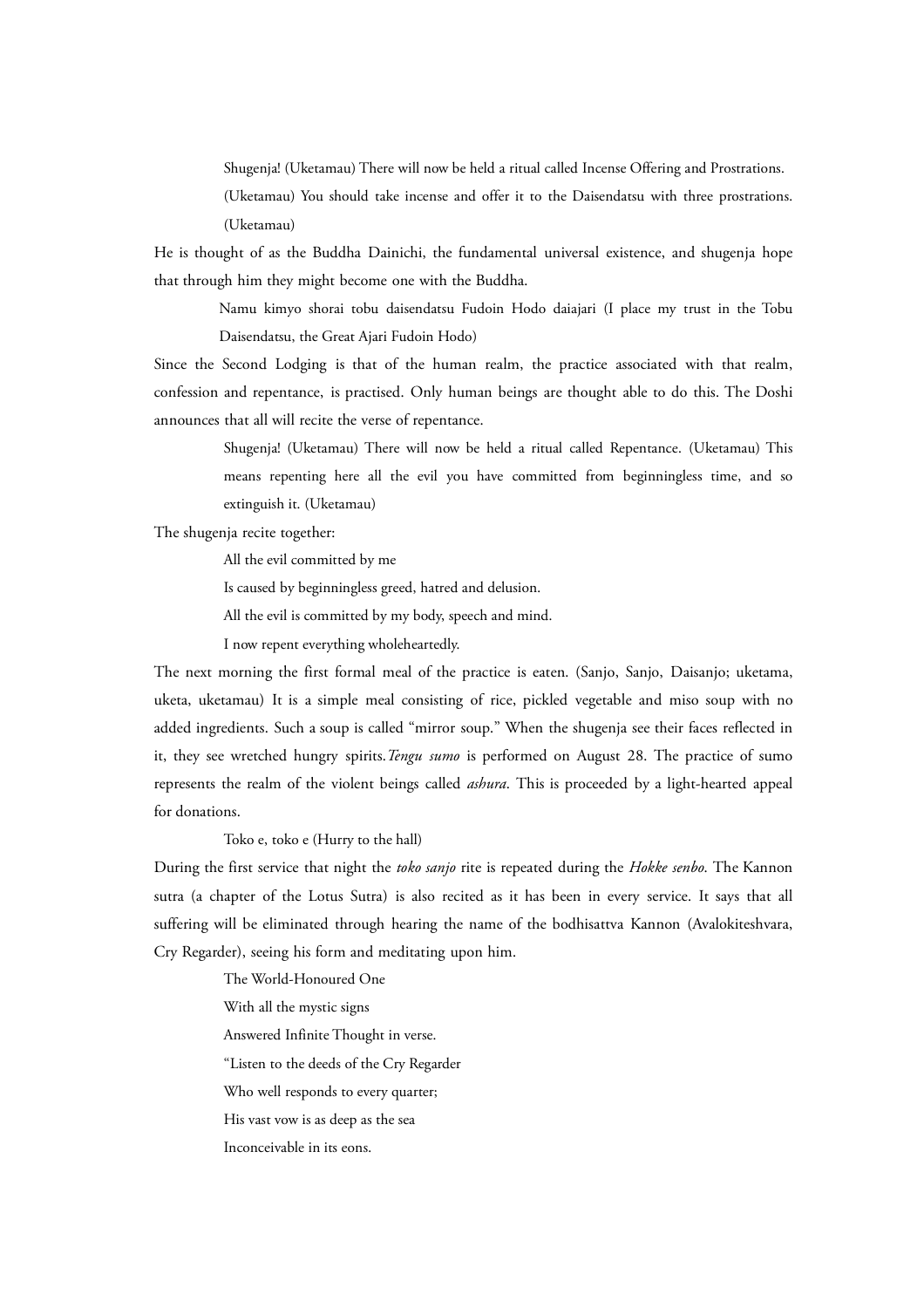Serving many thousands of kotis of buddhas,

He has vowed a great pure vow.

Let me briefly tell you.

Whoever hears his name and sees him,

And bears him unremittingly in mind,

Will be able to end the sorrows of existence.

During this sutra too the sound of the long sticks tapping on the wooden table is heard (*toko sanjo*).

If, scorched by the fire-flame

Of the poisonous breath

Of boas, vipers and scorpions,

He thinks of the Cry Regarder's power,

They will flee in every direction.

After the service the Tobu Daisendatsu teaches, and formally transmits to, the first-time participants the mantras and mudras of the Kuji spell and the protection rite called Goshinpo.

(Kuji) Rin pyo to sha kai chin retsu zai zen (Come down, soldiers and fighters, and line up before me)

The Goshinpo is used before and after every service and ritual to purify the body and mind. The Kuji is a secret rite to overcome all enemies of the body and mind and to eliminate all evil caused by the defilements.

# *Entry into the mountain VIII Saito Goma fire rite*

The second service that night, that takes place before dawn on August 29, is held in conjunction with the most secret of all the Autumn Peak rituals, the *saito goma*. The unborn spirits, which have come as far as the world of the present of the Second Lodging, must, in order to proceed to the world of the future of the Third Lodging, purify by burning the karma which surround the foetus. This they do themselves. The kogi and aka sendatsu touch flaming torches (*taimatsu*) together. The altar is constructed of a lattice of logs, whose number is the same as the number of bones (96) in the human body. The wood is set ablaze by the torches, after a ritual similar to that performed at the *chigaigaki*.

Saito ni hi ga tatta (The saito altar is now alight!)

Osaito ni hi ga tatta (The great saito altar is now alight!)

A symbol representing water is drawn at each end of the logs. This water washes away the impurities of action, speech and mind of the shugenja. The camellia branches on the top of the altar represent the spirits of the mountain.

Again the *Hokke senbo* is chanted.

With all my heart I place my trust in the original teacher, the Buddha Shakyamuni...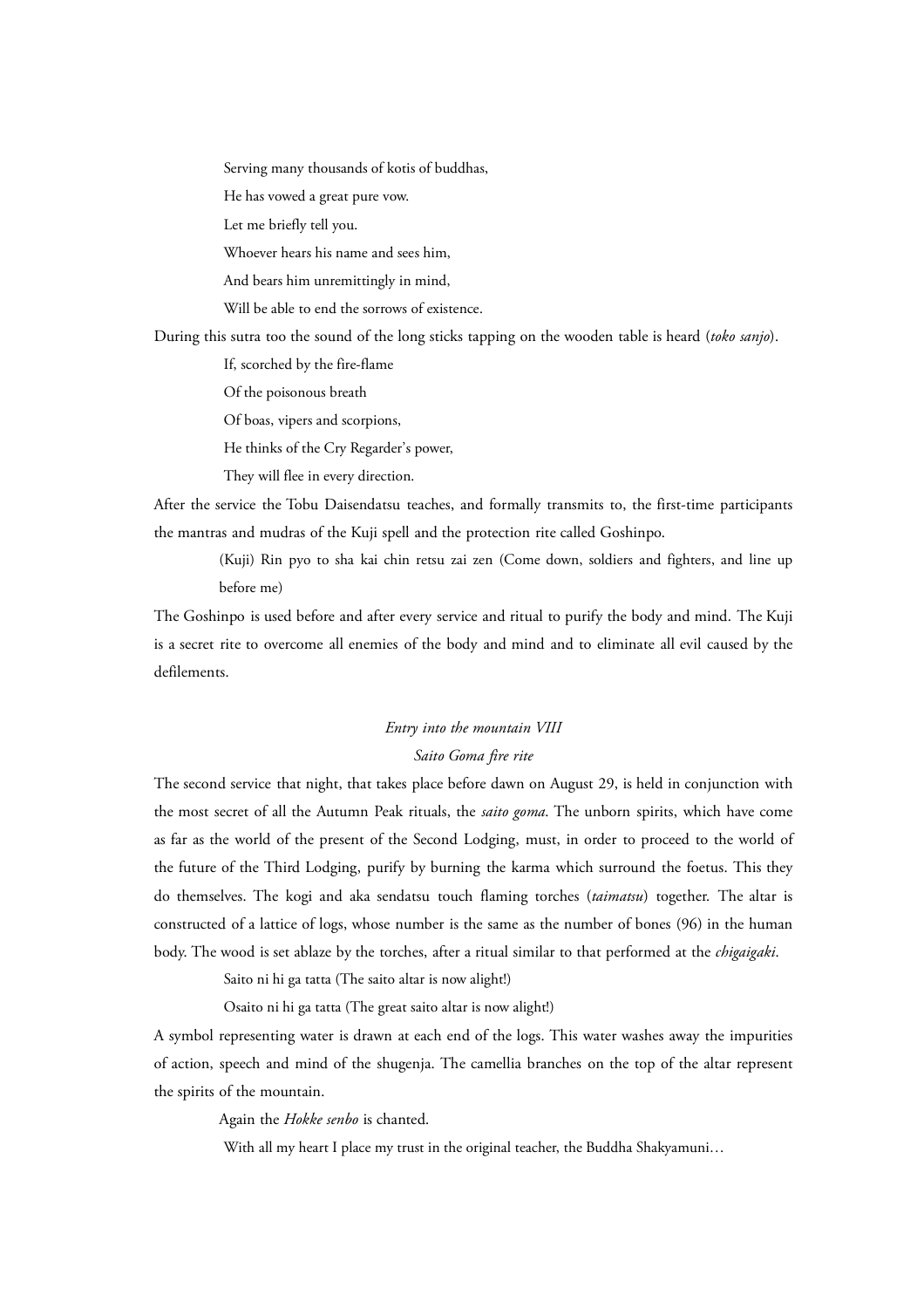I confess and repent with all my heart, along with all living beings of the Dharma realm, that for generations beyond count the sense organ which is my eyes has given rise to greedy attachment to things with form. Because of the illusions caused by this attachment and craving I have felt lust for the female form. For generations this has produced confusion and attachment to material form.

The Kogi no sendatsu stamps down on evil spirits using the magical *henbai* step and calls down the kami and buddhas from the sky using the long pole like a ladder that he holds.

> This material form has damaged my eyes and I have been like a slave seeking favour manipulated by it as I wander through the three realms. This corruption has made me blind, so I see nothing at all. The sense organ that is my eyes is not good and has harmed me greatly.

The three bundles of wood (*kogi*) with black bark represent the three principal defilements, greed, anger and wilful ignorance. The white paper they are wrapped in symbolizes the originally pure spirits of the shugenja.

> The tongue as a sense organ has committed many evil deeds. The greed for fine flavours has harmed living beings. I have broken the precepts, and opened doors of idleness. My tongue has produced countless evil deeds.

The Daisendatsu cuts the cord around each of the two bundles of wood with his sword, and throws the twigs one by one into the fire. The cloud of the defilements is purified by the sword and burned away by the flames. The ritual of saito goma is also held to pray for the peace of the world. The Daisendatsu fans the flames to burn away the defilements. The Kogi no sendatsu throws the third bundle of wood into the well of flame. The goma altar represents a bottomless well able to absorb and purify all the defilements caused by the six sense organs. The Daisendatsu draws his sword again as shugenja recite the chapter "A Happy Life" from the Lotus Sutra.

Contemplating all consequences of action

As though they were not,

As if they were space

Without solidity,

Neither produced nor coming forth,

Motionless and unreceding,

Ever remaining a unity.

This is named the sphere of intimacy.

Each of the three bundles contains 36 twigs, making 108 altogether. This is the number of defilements people are said to have.

Namo Abitafu, Abitafu, Abitafu (I place my trust in the Buddha Amida)

The long sticks called sanjo are a conduit for sacred water from heaven to purify the defilements. The *Amida Sutra* tells us that in paradise the three lower realms of rebirth (the hells, hungry spirits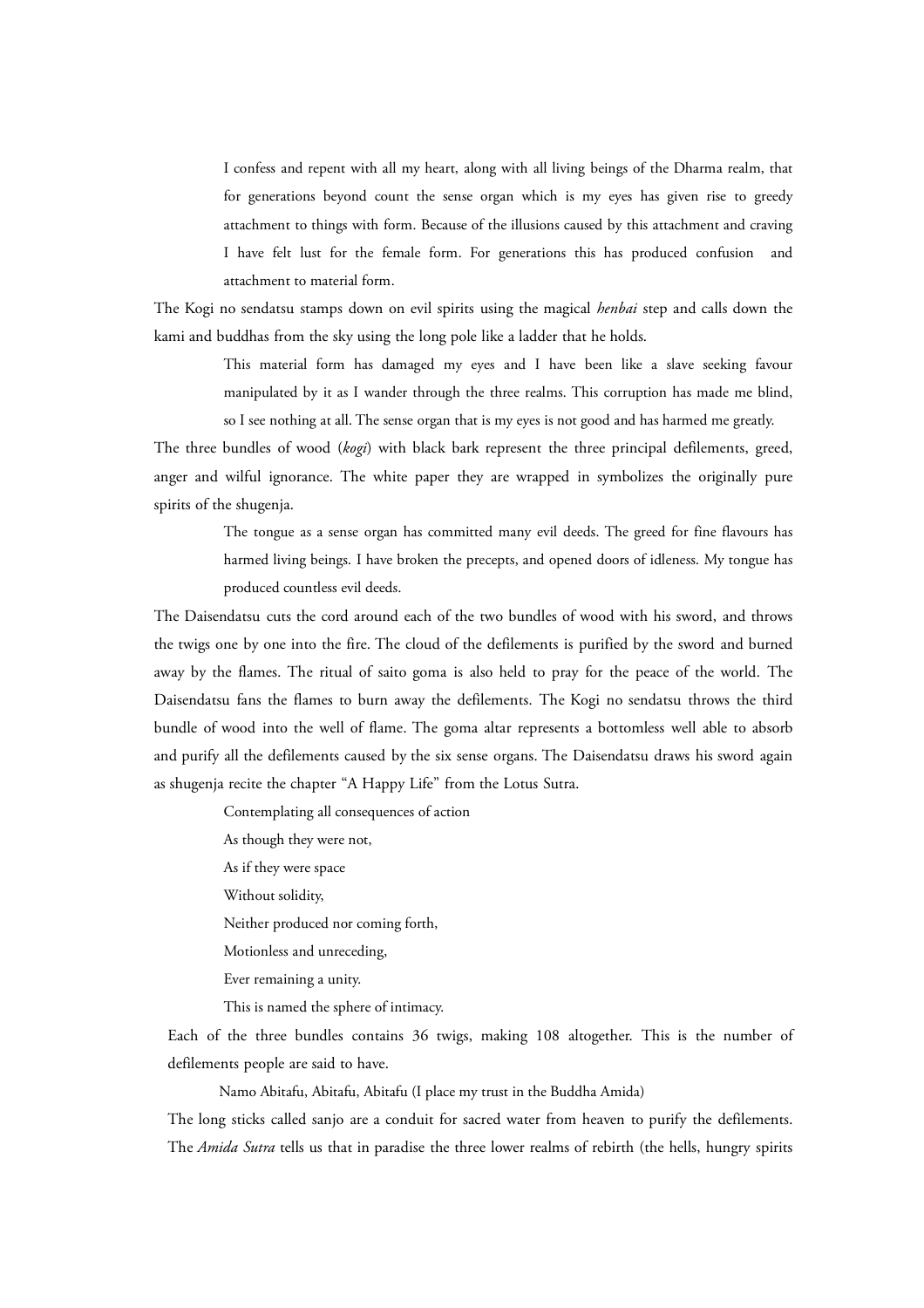and animals) do not exist. The deity to whom the saito goma of Hagurosan is offered is Amida become one with Dainichi (Daihi Hensho Nyorai).

(Amida Sutra) If there is a good man or a good woman who keeps the name of Amida Buddha in mind, that person, when about to die, will see Amida Buddha accompanied by his holy host appear before him; and immediately after his death, he with his mind undisturbed can be born into the Sukhavati land of Amida Buddha.

(Hymn to Amida) May the merits of this veneration of Amida Buddha

Adorn all living beings in the Dharma realm.

May they all be reborn in Sukhavati upon death.

May they all meet Amida and attain enlightenment.

May I be reborn in Sukhavati

Because I have practised the samadhi of the recitation of Amida's name.

(Verse of Original Enlightenment) Originally all were enlightened.

I honour the truth that lies within my mind.

The wonderful virtue of the Buddha

Is contained originally in my own mind.

The shugenja pass under each of the four gates of the sacred boundary of the saito goma altar. In turn they are called the Gate of Arousing the Aspiration to Enlightenment, the Gate of Religious Practice, the Gate of Enlightenment and the Gate of Nirvana. Now the shugenja can move towards the future world, which the Third Lodging symbolizes.

Shugenja! (Uketamau) The Second Lodging has now been completed. Congratulations. (Uketamau) Let everyone without exception proceed to the Third Lodging. (Uketamau)

After the *ho no mi* rite has been performed, the cry of *toko yurugi*, *daitoko yurugi, toko yurugi* (leave the hall) signals the departure. The final stage of the realms of rebirth is that of heavenly beings. This is symbolized by the ritual of Ennen, also called Narugo. Formerly a ritual dance, it now consists of two Noh chants, Takasago and Chikai nami. A cry of "yaho" is given after each rendition. Celebratory sake flows as shugenja complete the practices associated with the realms of suffering and rebirth. The Third Lodging is said to be a practice associated with the future world. Now shugenja enter the realm of enlightenment, which has four stages: the shravaka, who has listened directly to the words of the Buddha, the pratyeka-buddha, who has gained enlightenment by his own efforts, the bodhisattva, who extends to others the joys of enlightenment, and the Buddha, who has realized the Truth and works to bring others to the same realization.

## *Entry into the mountain IX*

## *The Realm of Enlightenment*

The most sacred site for Haguro Shugendo is Sankozawa, the last place where the founder pursued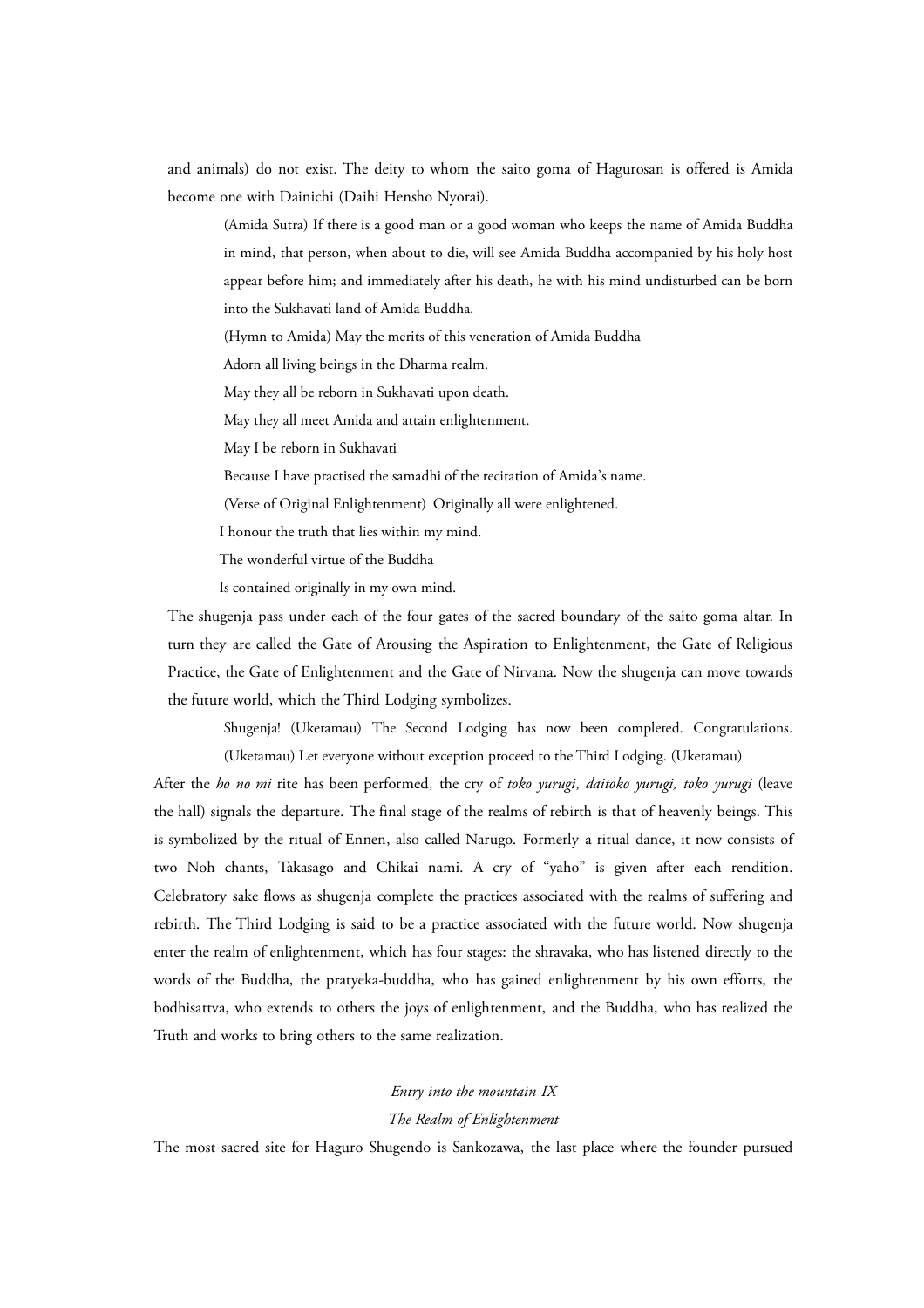his religious training, which is considered to be the Pure Land of Daihi Henjo Nyorai, a Buddha which combines Dainichi and Amida. It symbolizes the supreme realm of enlightenment that those who have escaped the wheel of rebirth in the six realms aim for. On August 29, in heavy rain, shugenja recite the Heart Sutra. Sankozawa is a very difficult place to reach, and involves 48 crossings of a river and a steep climb. When the flow of water is too strong, shugenja have to venerate Sankozawa from a distance. They become one with Daihi Henjo Nyorai.

Namu sanko daihi henjo nyorai (I place my trust in Sanko Daihi Henjo Nyorai)

On the night of August 29, a service is held to venerate the founder, Shoken Daibosatsu. His name is written on a scroll and is hung across the altar.

I place me trust in the kami and the buddhas, one within the original nature of Dainichi, the source of all life,

The wondrous and sacred Three Mountains,

And all the spirits of the dead and the kami dwelling in the mountains.

Again the Verse of Repentance is recited.

All the evil committed by me

Is caused by beginningless greed, hatred and delusion.

All the evil is committed by my body, speech and mind.

I now repent everything wholeheartedly.

Now shugenja can recite the Oharae (Verses of Purification) and Shukugon (Celebratory verse), both associated with kami-buddha combinatory ideas.

(Oharae) Because of the purification of the six sense organs

The kami of the five organs of the body are in good order.

Because the kami of the five organs of the body are in good order,

We are one with the kami of heaven and earth.

Because we are one with the kami of heaven and earth,

We are one with all the spirits.

(Sanzan shukugon) From the time heaven and earth separated and our land came into being,

Amaterasu has ruled the land.

The seal of Amida and Dainichi appeared on the ocean's floor.

This was a great event in the coming of Buddhism to Japan:

The original body and its traces are one, not two.

……

The shadow of Gassan penetrates to the depths of Arasawa;

It burnishes the jewel of the Buddha-nature within.

The radiance of Dainichi brightens the peak of Hagurosan

Revealing the virtues of the Buddha's marks.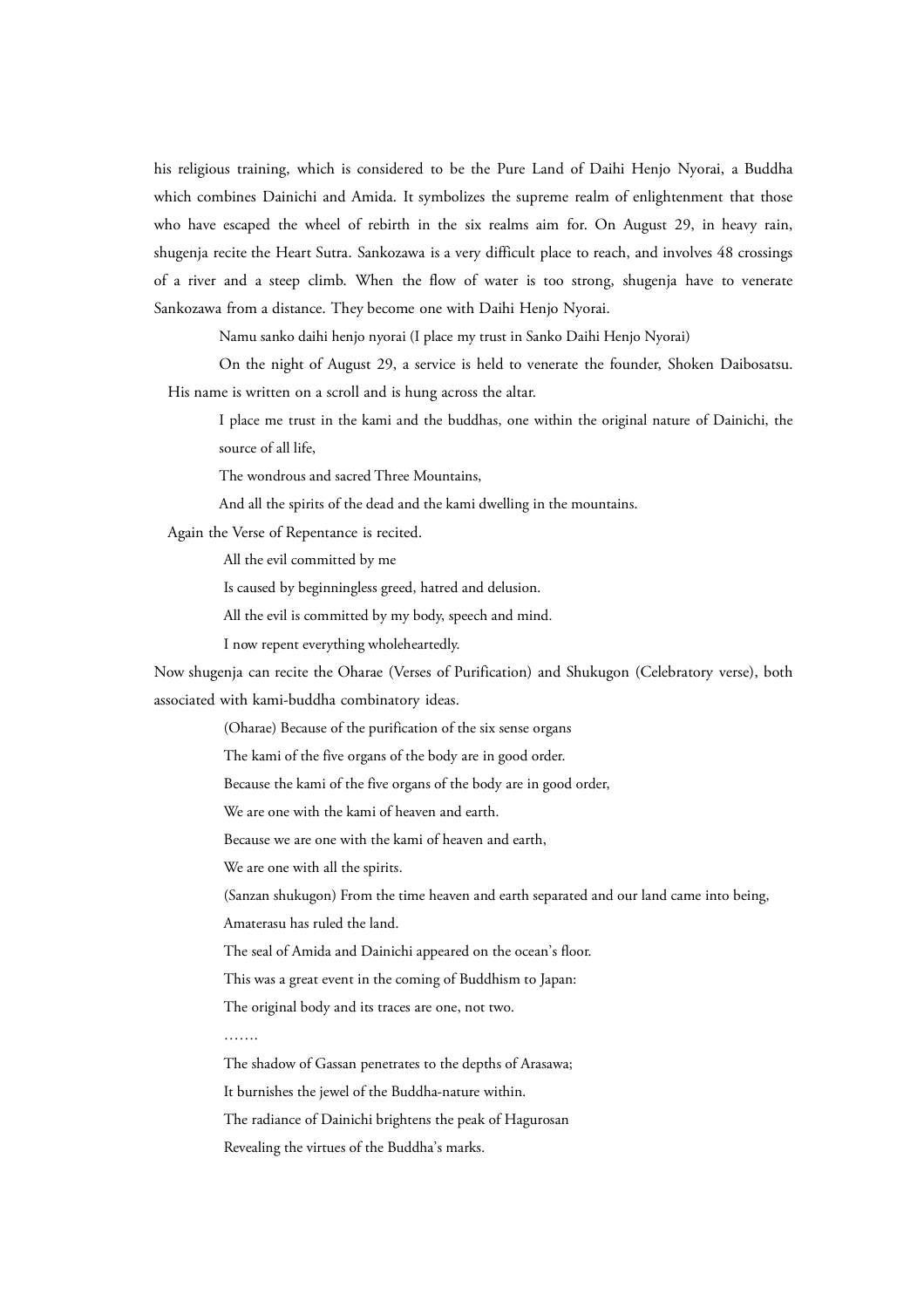The stream of Arasawa fills the pond of the eight merits,

The wind of the high mountains is the music of nature.

# *Entry into the mountain X Mountain pilgrimage*

The world of enlightenment is realized through being able to understand the sound of the wind in the mountains, the song of the birds and the cries of insects as the voices of the kami and the buddhas. On August 30 shugenja visit sacred sites around Gassan. This is the last pilgrimage they will make among the peaks of the Three Mountains. At Higashi Fudaraku they pray before a towering pinnacle of rock, and crawl through a narrow rock cave to venerate Kannon. This is called *tainai kuguri*, or passing through the womb. Then they climb down to Ohama pond. "The water of springtime flowing down the valleys, the wind of autumn dropping down from the peaks, proclaim to us that all living beings have, without exception, the seed of buddhahood." For the shugenja, the sounds of nature are in themselves the teachings of the Buddha. The summit of Gassan, from which Mt Chokai can be seen in the distance, is the paradise of Amida.

Namu Gassan Daigongen. (I place my trust on the great avatar Gassan.)

The shrine of Gassan used to contain the statues of the thirteen buddhas. The thirteen buddhas are associated with stages of purification after death and so are important in the veneration of the ancestral spirits believed to gather at Gassan. In the niche behind the small sanctuary there used to be a statue of Sanbo Kojin, a fierce-looking and potentially malignant deity who acts as a protector of the Three Treasures of Buddhism – the Buddha, the Teachings (Dharma) and the Community (Sangha). The third of the Dewa mountains is Yudonosan. Hagurosan represents the present, Gassan the past, and Yudonosan the future. Together they comprise a mandala of the cosmos.

In the early hours of August 31, a sutra recitation service is held to make prayer requests.

Shugenja! (Uketamau) Tomorrow is the  $210<sup>th</sup>$  day. (This is a time when climatic conditions can be very changeable.) Therefore we pray that the winds and rain might be normal and that the harvest crops will be rich. We will recite the Heart Sutra one thousand times. (Uketamau) Let each of you recite the sutra and make supplication. (Uketamau)

For each, the Heart Sutra is recited one thousand times (in abbreviated form). A verse which repents the actions of the six sense organs is chanted using a melodic form particular to Dewa Sanzan.

I ask that all our great sins caused by the six sense organs be purified;

I beg it of the eight vajra lads of the protective cord (*oshime*).

In the early afternoon of August 31, the shugenja leave the mountain to return to the everyday world. They will descend as reborn bodhisattvas, filled with compassion, having achieved enlightenment in this very body and become united with Dainichi. The kouchigi rite is performed for the last time over the shugenja standing in front of Kotakuji. The mountain symbol on their tokin is turned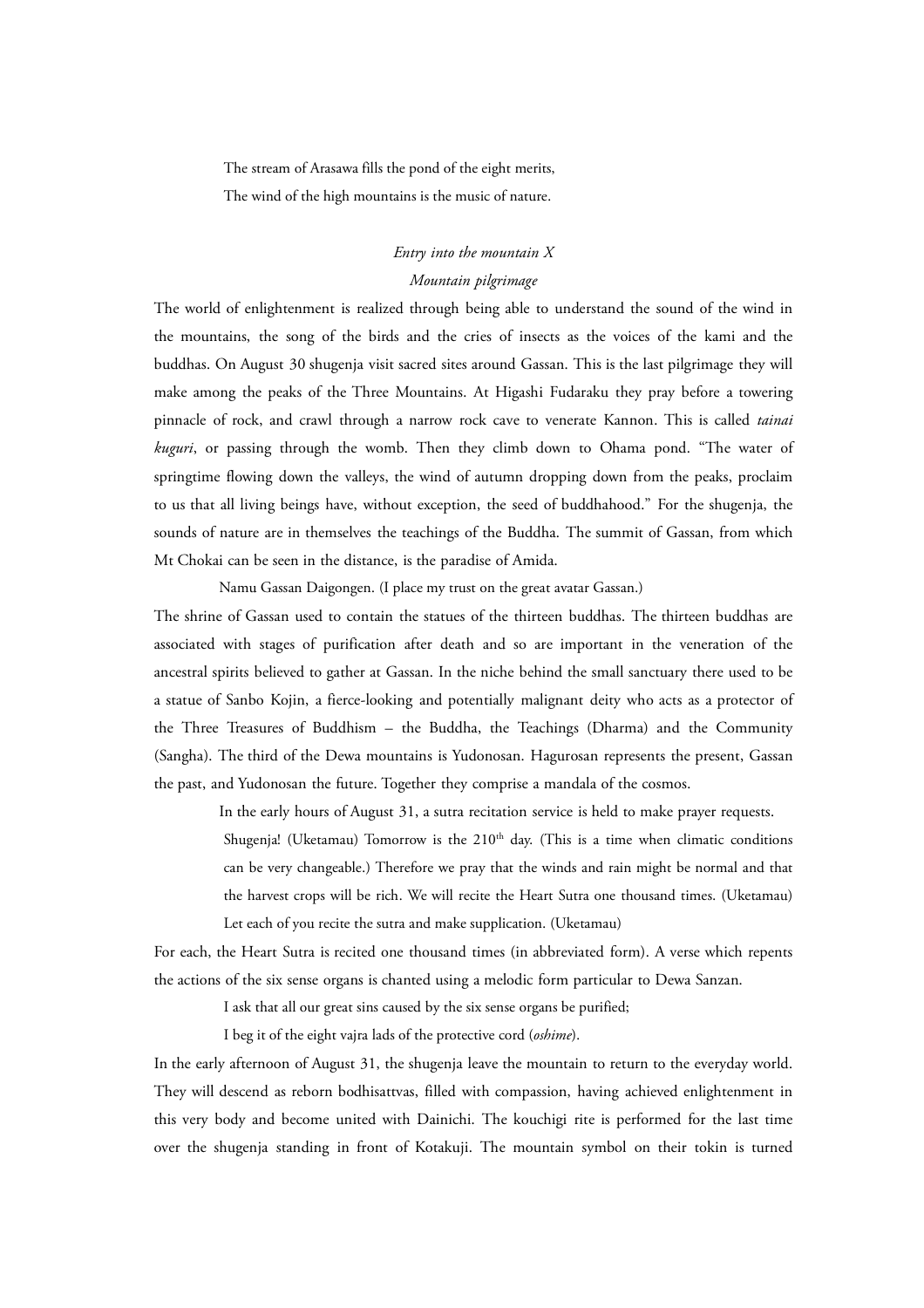downwards, symbolizing their return. They leave chanting the Kannon Sutra, which is their declaration of their determination as bodhisattvas to being all beings to enlightenment.

Taiga joju, oyama wa hanjo (My great vow has been fulfilled; the mountain is prosperous) At the entrance to Akoya, a sacred site in the valley behind the Main Shrine, they recite the Verse of Repentance for the last time.

Shugenja! There will now be the rite called Repentance. This means repenting here all the evil you have committed from beginningless time, and so extinguish it.

Now they climb the ten steps of the Main Shrine (Dewa Sanzan Jinja). These represent the ten realms that the shugenja have just practised, and therefore this time the shugenja climb them to the very top, unlike at the beginning of the Autumn Peak, when they recited the service from below. This action confirms that they have reached the tenth stage. The ten realms exist within the mind of the shugenja. If he did not have the mind of a hungry spirit he would not be able to understand the hungry spirit. If he did not have the mind of a beast, he would not be able to understand beasts. If he did not have the mind of someone in hell, he would not be able to rescue those beings suffering in the hells.

> Shugenja! (Uketamau) As I have said before, this place is the sacred peak where the strictest secrecy is maintained. You may under no circumstance speak of it to outsiders after you return to the ordinary world. It is strictly forbidden to speak of it to parents, children, brothers, wives or friends. (Uketamau) Should you do so, immediately you will fall under the curse of the founder. Therefore make your pledge of silence by striking this gong. (Uketamau)

After the shugenja have struck the gong to vow their silence, they give a great yell, the cry of a baby at birth, and hurtle at full speed down the stone steps. In Japanese, the words for "mountain path" and "birth canal" are homophones. So to descend the path is to be born from the womb. Shugenja arrive one by one at the Zuishinmon gate, happiness and relief mingling on their faces.

# Congratulations! Thanks!

A welcoming fire, called *ba saito*, is kindled in front of the Koganedo. This is said to be the first bath a baby is given after birth. Shugenja leap over it, like kami descending to this world through the flames. A final service of thanksgiving to celebrate the safe completion of the Autumn Peak is held in the Koganedo in front of the 33 statues of Kannon. Shugendo practice shows us that it is possible to find the Buddha within our own hearts and minds.

(Kannon Sutra) Regarder of the World's Cries, pure and holy,

In pain, distress, death, calamity,

Able to be a sure reliance,

Perfect in all merit,

With compassionate eyes beholding all,

Boundless ocean of blessings!

Prostrate, let us revere him.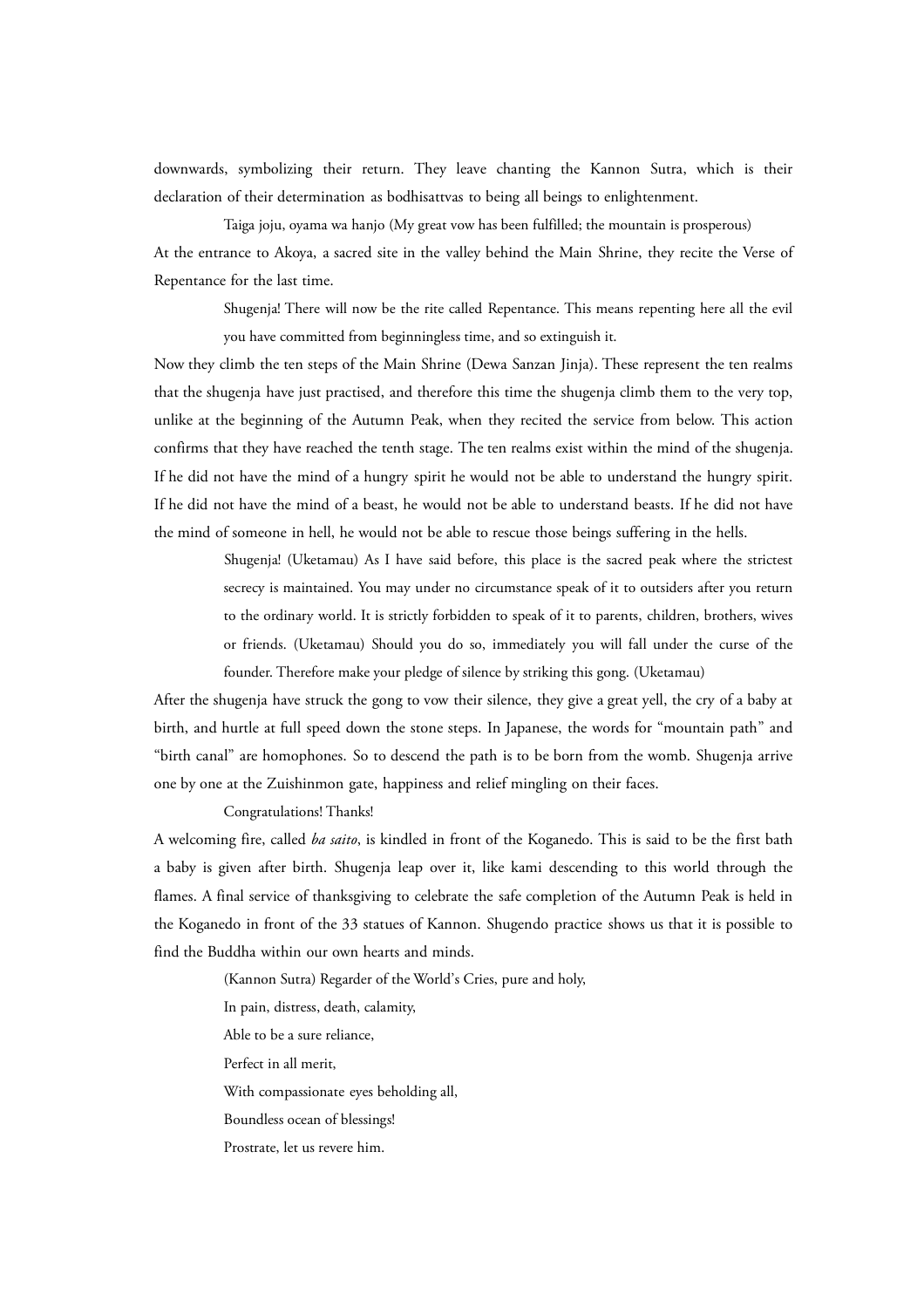The Autumn Peak is over. Shugenja each receive certificates from the Tobu Daisendatsu attesting their participation. Traditionally the Autumn Peak was the principal means by which shugenja advanced in rank. A celebratory meal follows.

> "When I came down the mountain and everybody said I had done well, I was so happy that I almost cried." (old man)

> "Yes, it really is bodhisattva practice, I think. I feel very grateful. It's not easy, though!" (a chiropractor)

> "Well, my body survived! That to was due to the protection of the kami and the buddhas. Also the guidance and help everyone gave me. I am just so full of thanks. Thank you. Thank you." (an old man)

> "I really feel that my business will do well through the power of the Buddha." (manager of an inn)

> "He's from Shimokita in Aomori. He's just like Jizo, you know, at Osorezan, he's from near Osorezan, after all. Don't you think he's cute?" (Doshi and Aka Sendatsu)

> "Now I've finished I think I understand a bit more. Have I been reborn? I might have been. But it's enough to work hard, do things properly, after I go home tomorrow. Uketamau!" (A stone mason)

After breakfast on September 1, shugenja return to their homes, having traversed the ten realms within the womb of the mountain over the preceding nine days, and attaining rebirth through a realization of the ten realms.

Kotakuji lies deserted, until the next Autumn Peak.

What you must understand is that human beings and animals, trees and grasses, all that exists in the universe, are endowed without exception with the buddha nature.